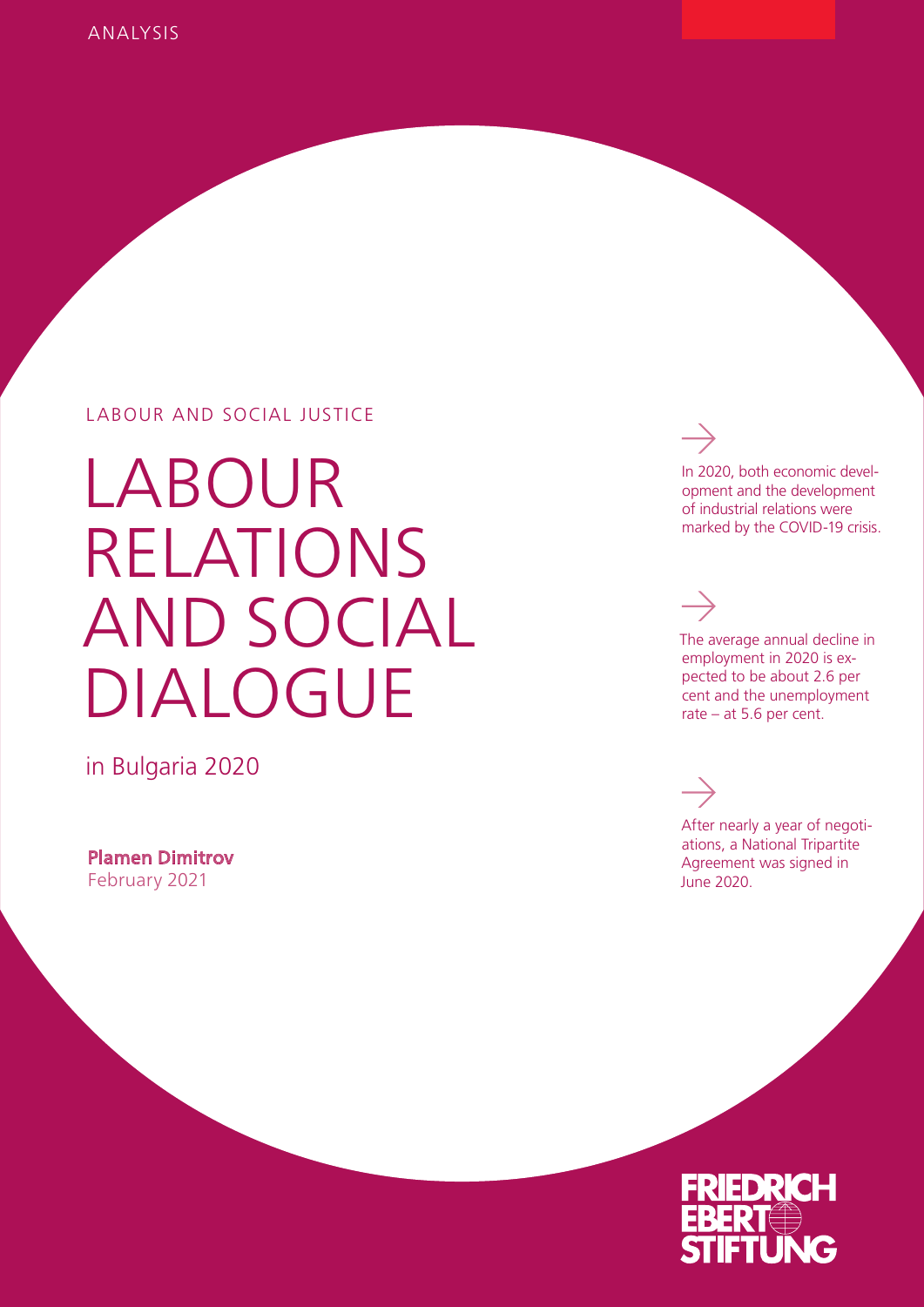# RELATIONS AND SOCIAL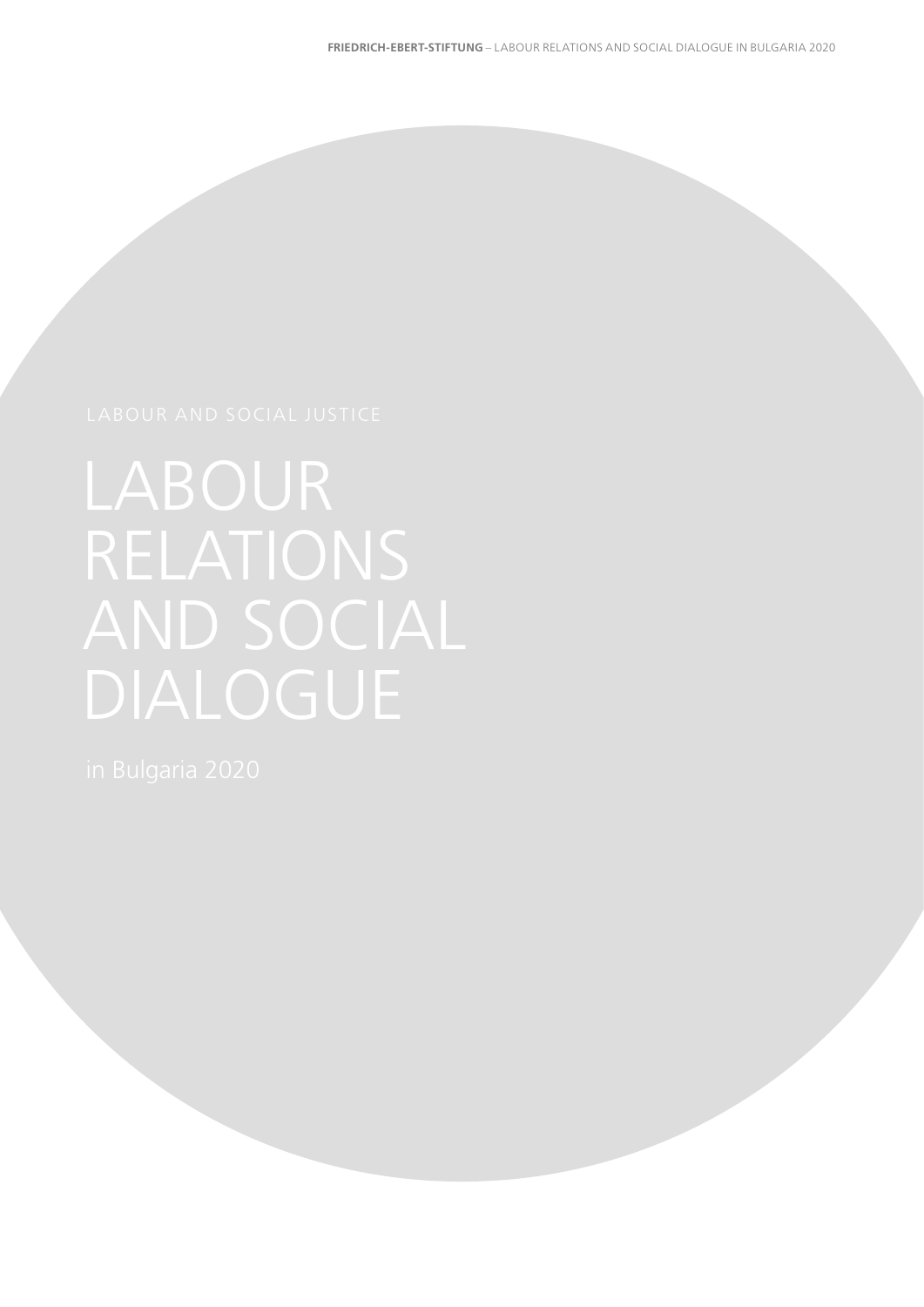## **Content**

|                | <b>SOCIO-ECONOMIC DEVELOPMENTS</b>                                                                                       | $\mathcal{P}$ |
|----------------|--------------------------------------------------------------------------------------------------------------------------|---------------|
| 2 <sub>1</sub> | <b>STATE POLICIES AND LEGISLATION</b>                                                                                    | 3             |
| З.             | <b>INDUSTRIAL RELATIONS</b>                                                                                              | 5             |
| 4.             | <b>TRIPARTITE SOCIAL DIALOGUE</b>                                                                                        | 7             |
| 5.             | <b>FORECASTS</b>                                                                                                         | 8             |
| 6.             | <b>ANNEX OF DATA ABOUT:</b>                                                                                              | q             |
|                | <b>Collective bargaining, social dialogue,</b><br>social security, education & vocational<br>training, employment, wages |               |

**Trade unions and employer organisations**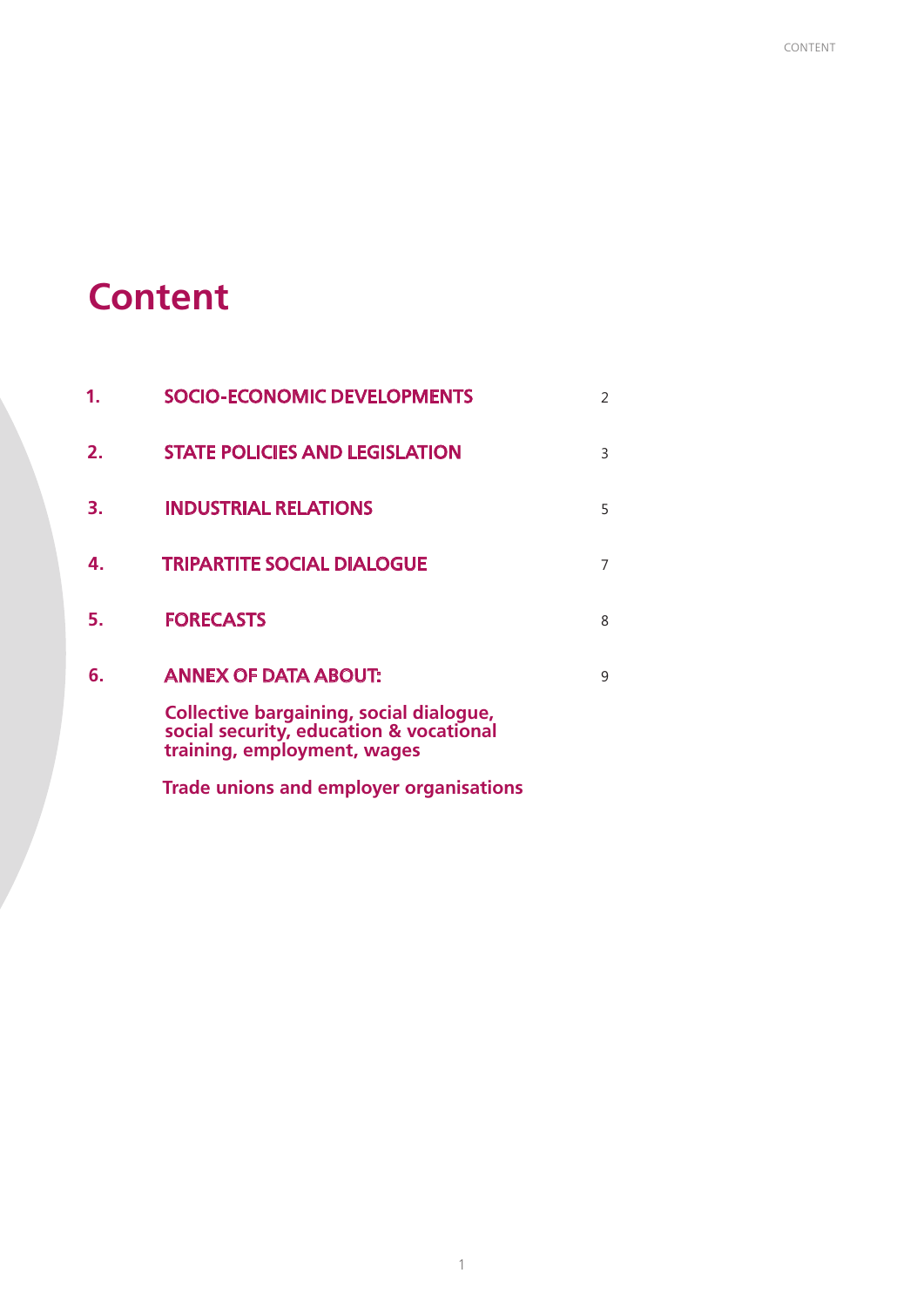## **1 SOCIO-ECONOMIC DEVELOPMENTS**

After GDP grew by 3.7 per cent in real terms in 2019 with an expected future favourable trend, the COVID 19 crisis sharply reversed the direction of development. In the Q1 of 2020 the economic growth rate fell to 1.8 per cent. In the Q2 it marked a sharp jump down to -8.5 percent, and the preliminary express data for the Q3 were also negative (a decline of -5.2 per cent on an annual basis). Estimates for 2020 by various institutions differ. The Ministry of Finance sets a forecast value of -3%, while the BNB expects the Bulgarian economy to shrink by 5.5%, and the EC forecast is even more pessimistic (-7 per cent). The great uncertainty is determined by the unprecedented nature of the crisis and the economic shock.

As regard the balance of payments current account of Bulgaria in 2020, there is an increase compared to 2019 of the surplus as a percentage of GDP. This is mainly due to a significant contraction in the trade deficit. The dynamics of trade balance flows is expected to be influenced by a lower decline in real exports of goods compared to imports and by the maintenance of favourable terms of trade for Bulgaria.

Foreign direct investment in the country in January - June 2020 amounted to € 263 million (0.5 per cent of the GDP), being lower by €128 million (32.8 per cent) compared to the same period of 2019 (€ 391 million, 0.6 per cent of GDP).

A budget deficit of 3% of the GDP is expected for 2020 and it is mainly due to the effect of the so-called "Temporary COVID-19 measures". For the first time in many years, the expenditure part of the 2020 budget exceeds the 40 per cent of the GDP limit. Until now, the redistributive function of the budget was significantly lower, incl. below 35 per cent.

On an annual basis, inflation (HICP) marked a steady slowdown trend, which in October reached only 0.6 per cent, and by the end of 2020 it is expected to fall

to 0.3 per cent (from 3.1 per cent at the end of 2019). This trend reflects the significant decline in energy prices in line with the downward dynamics of the international euro oil price on an annual basis.

The average monthly wage (AW) reached BGN 1274 (€ 651) in 2019 with a nominal growth of 11.1 per cent over the previous year while the real increase was by 8.5 per cent. This trend continued in 2020 as well; in the Q3 AW reached BGN 1373 (€ 702) with an increase by 9.9 per cent on annual basis. The minimum wage increased from the beginning of 2020 to BGN 610 (€ 312), representing 44.4 per cent of AW in the Q3. The average annual decline in employment in 2020 is expected to be about 2.6 per cent and the unemployment rate at 5.6 per cent. In the second half of the year, the adverse impact of COVID-19 on the economic activity of enterprises continued, which in turn had a negative impact on the labour market dynamics. The unemployment rate by quarters of 2020 has fluctuated, which is to some extent due to the seasonal employment - respectively by quarters it is 4.6, 6.0 and 4.9 per cent.

At the background of an aging population, the increasing brain drain of educated and skilled young people is already creating shortages of a qualified work force in many sectors. An important issue for the Bulgarian labour market however is the shadow economy, the share of which is estimated at about 25- 30% of GDP.

Despite the economic growth in the last years, social indicators did not significantly improve. Bulgaria remains among the poorest countries in the EU. According to EUROSTAT data (SILC-2019), 22.6 per cent of the population is at risk of poverty after social transfers (compared to the EU27 average of 16.5 per cent). Inequality is increasing. The Gini-coefficient (40.8 for 2019) is the highest in the EU and increasing compared to the previous year (39.6).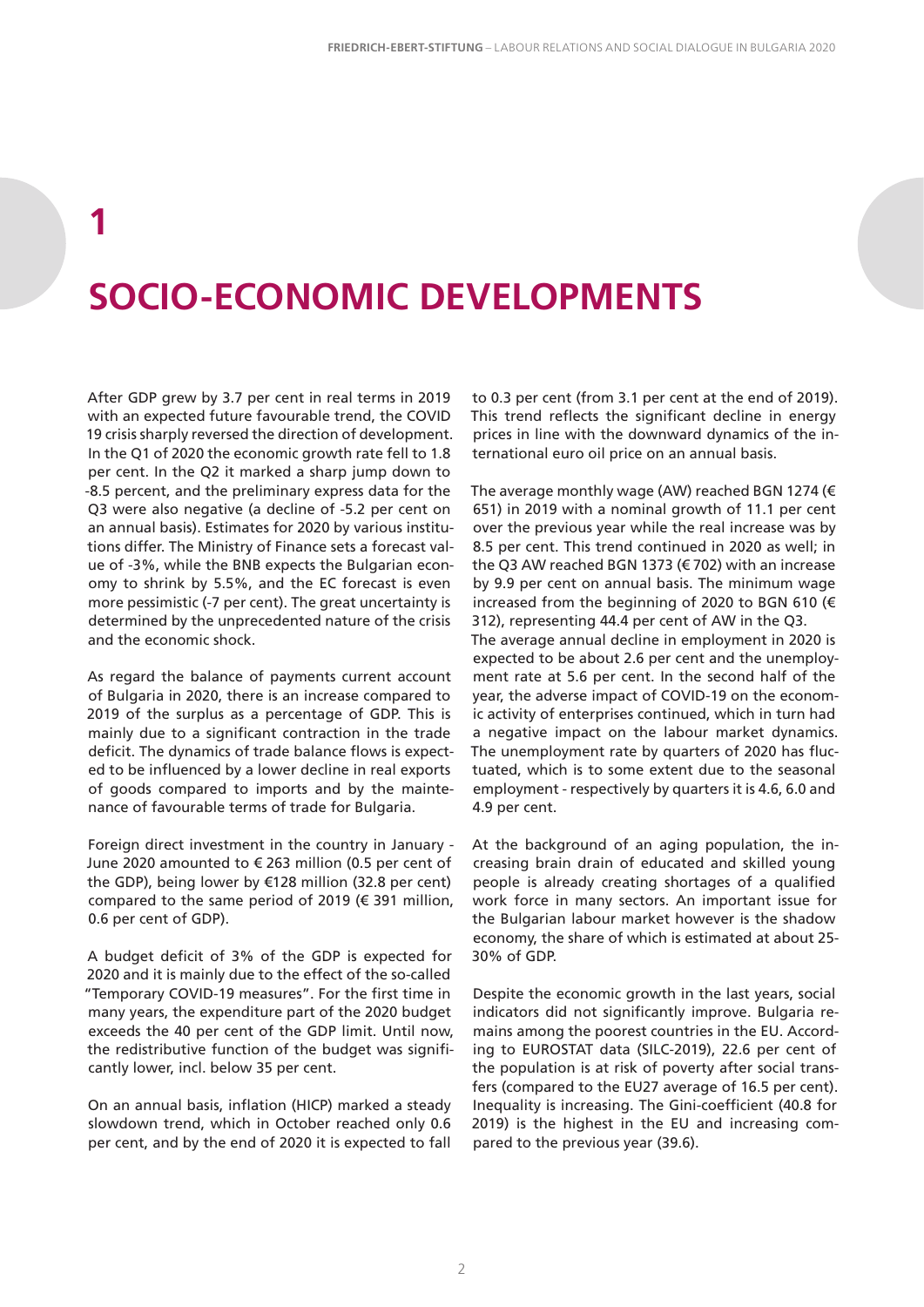## **2 STATE POLICIES AND LEGISLATION**

In a political context, the most important event of the year is that as of 10 July, Bulgaria is already a member of the ERM II exchange rate mechanism of the euro area and of the banking union. The government's efforts over the past three years (including amending 15 laws to this end) have been unanimously supported by the social partners, the nationally representative organisations of employers and workers. The European Central Bank set a base rate for the conversion of the Bulgarian lev into the euro at BGN 1.95583 per euro.

The preliminary stage for the adoption of the euro as a national currency lasts at least three years. This means that the euro can replace the lev in 2023 at the earliest. Expectations are related to improving the banks' financial stability, raising the country's credit rating, and accelerating economic and social convergence.

As a result of the COVID-19 pandemic and in order to limit its effects on the socio-economic life in the country, a number of measures were taken, which impacted the fiscal parameters of the 'State governance' sector. In a dynamic situation and deteriorating assumptions about the external environment and the national economy, a decisive step was taken to update the budget and increase government debt. The debt increase in nominal terms is mainly due to:

- the successful placement of a double tranche of Eurobonds on the international capital markets, each of  $\epsilon$  1.25 billion and a maturity of 10 and 30 years, respectively;
- government securities placed on the domestic market;
- as well as the absorbed funds under the already agreed state loans from the European Investment Bank and the Council of Europe Development Bank for co-financing of projects implemented with EU funds.

As a result of this government debt management policy its nominal amount of BGN 24.2 billion (20.2 percent of the GDP) in 2019 increased significantly to an expected value of BGN 30.1 billion (25.3 per cent of the GDP) in 2020. The Confederation of Independent Trade Unions in Bulgaria (CITUB) assessment of the

effectiveness of debt management for this and the following years is positive due to, firstly - extremely favourable repayment terms, secondly - ensured flexibility and sufficient financial resources to cover unforeseen expenses in the conditions of unanticipated crisis and thirdly - maintaining the level of government debt within sustainable limits (far below the Maastricht reference value - 60% of the GDP). Furthermore, CITUB has always shared the view that issuing government debt within reasonable limits can successfully stimulate the financing of long-term government capital expenditures that have a strong economic and social return effect.

During the year, the government presented three packages of measures for combating the spread of the COVID-19 and its socio-economic consequences. The first was defined as an emergency package, which had to face the shock wave, the second - as aimed at mitigating its effects and the third - to help the economy recovery, but ultimately the negative scenario of the health crisis development in the last quarter of the year brought to the fore again the need to respond urgently - with rescue and compensation measures.

The overall assessment of CITUB is that the most successful measure was to maintain employment and compensate for income, the so called 60/40 measure (a name that comes from the ratio of state and employer participation in the payment of wages and social security contributions of employees in enterprises directly or indirectly affected by the crisis). It was applied in three stages and improved, incl. in a version 80/20 for the tourism and transport sectors. Thanks to this measure about 300,000 jobs were saved.

However, the economic measures (loans and grants in support of businesses) turned out to be less effective, which due to various reasons (difficult procedures, administrative obstacles, irrational restrictions, unbearable conditions for application) ultimately either started with a long delay or had limited scope and low economic effect.

What is subject to constant trade unions criticism is that all the governments since 2007 persistent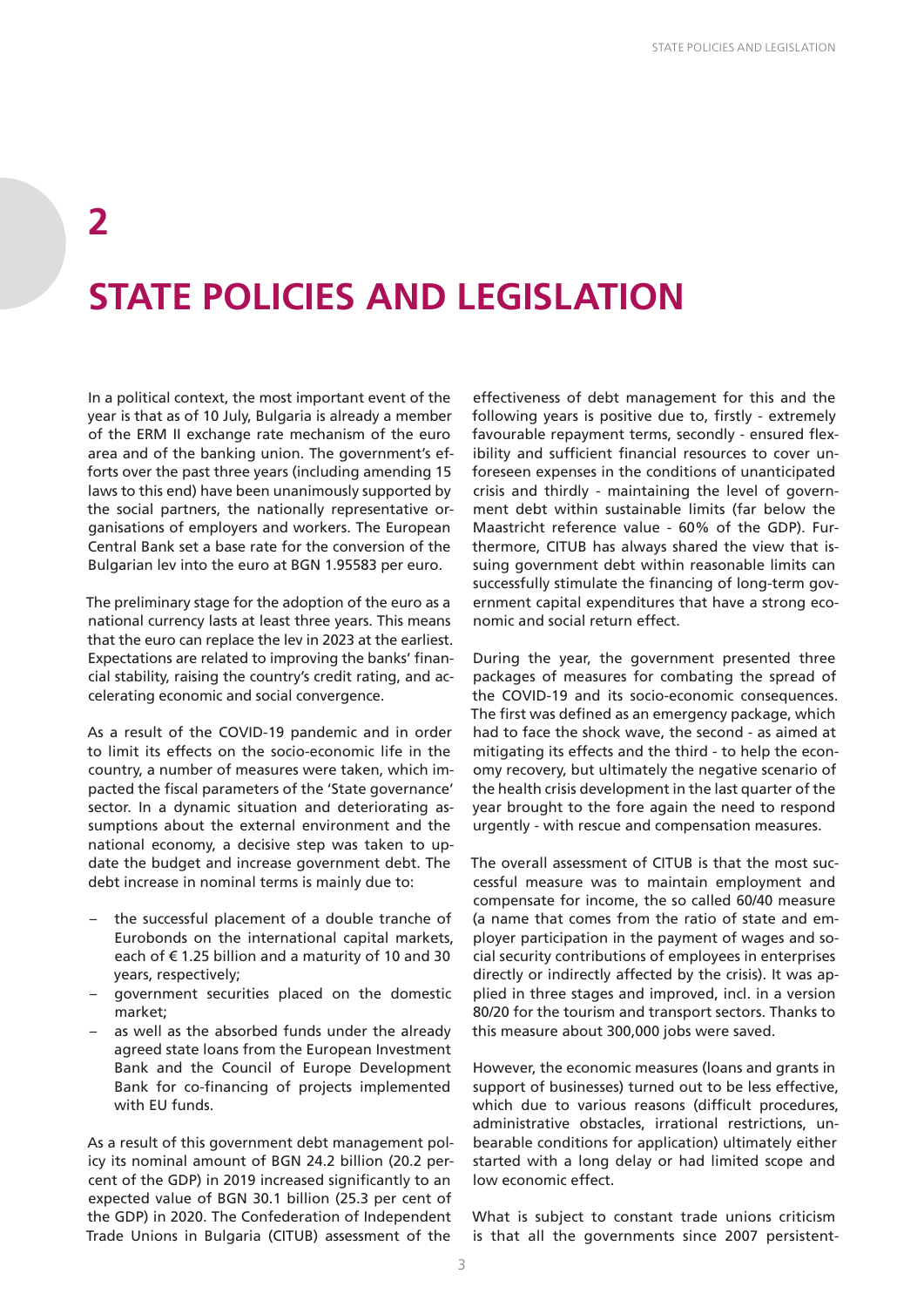ly maintained a conservative fiscal policy based on low direct taxes (10 per cent corporate tax and 10 per cent flat income tax), a relatively high VAT rate of 20 per cent and almost annually increasing excise duties. This policy leads to an unprecedented for EU ratio of direct and indirect taxes of 25:75 in the tax revenue structure.

In 2020, CITUB proposed a new vision for tax reform, including increasing the two direct taxes to 15%, with the

introduction of a non-taxable minimum in the taxation of individuals up to the minimum wage, and the VAT rate reduction to 15% and its unification. This reform scheme (15/15/15 + non-taxable minimum) was presented at a special CITUB forum, respectively discussed in the public and media space, but still did not meet the necessary support and especially political will for change.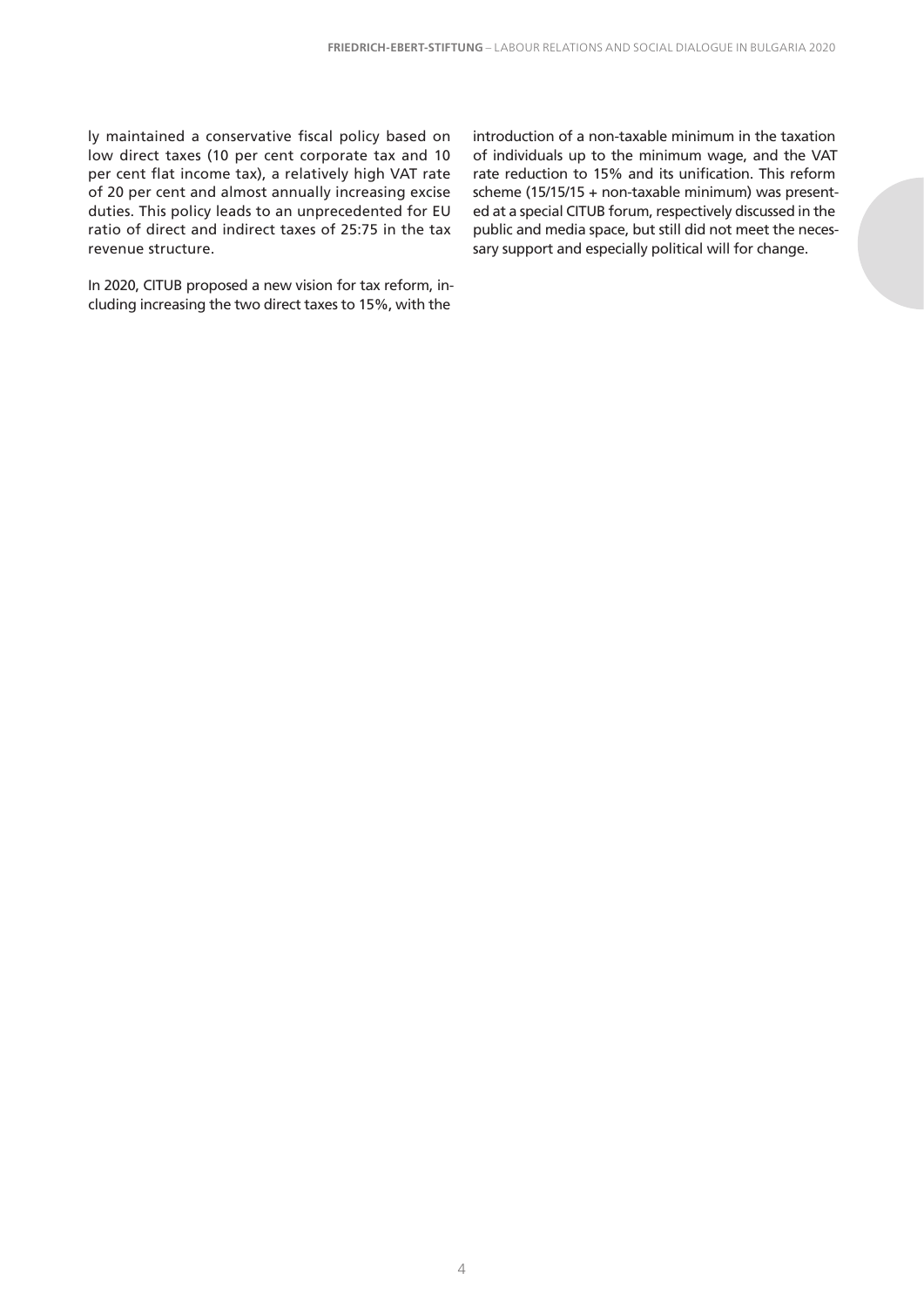## **INDUSTRIAL RELATIONS**

**3**

The Bulgarian industrial relations system follows the general European trends of deregulation and decentralisation.

The deepening process of decentralisation of collective bargaining implies a growing number of company wage agreements, but this is not yet a fact and puts to the test the trade union's efforts to increase wages. In 2020, the CITUB activity aimed at increasing the coverage of employees with CLAs was related to changing the legal framework of collective bargaining in the Labour Code (LC) in two main directions: adoption of simplified sector/branch collective labour agreements extension procedure under the Article 51b, par 4 of the LC; establishing fair mechanisms for joining the CLA, according to Art. 57, par 2 of the LC.

These proposals of CITUB were included in the draft Law for amendment and supplement of the Labour Code of the MLSP in 2020 and were submitted for discussion to the National Assembly. The logistical support of the state to the branch collective bargaining, including the acceptance of the CITUB proposals for changing the legal framework in the LC, as well as the coordinated actions of the affiliated to CITUB federations for support of the collective bargaining at enterprise level are of utmost importance.

In the context of the COVID-19 pandemic consequences (reduced consumption, orders and production), trade union structures recorded serious economic difficulties the businesses face. In this regard, the general trend, at least for this year, is a struggle to maintain employment and preserve what has been achieved so far in the field of wages. Only in the mining industry there is optimism, and at this stage there are no signs of layoffs or reductions in wages in the industry and no unfavourable trend is likely to emerge.

In the midst of the first wave of the crisis in May and under a state of emergency, in addition to the sectors directly affected by the lockdown measures (trade, restaurants, transport, culture), a number of industries experienced serious difficulties due to irregular deliveries, lack of orders and temporary closure of foreign companies-customers in the supply chain.

In the automotive industry and in the production of automotive components, full or partial paid leave, optimisation of the work process, part-time work and use of the measure 60/40 for payment of compensations are most often resorted to.

The enterprises of the military-industrial complex undertook mass release of the personnel on paid leave according to a schedule; the intentions for gradual reduction of employees were prevented after receiving orders.

In the wood processing industry, partial redundancies were carried out, and the 60/40 employment retention measure was applied to another part of the staff.

There are no significant redundancies in the light industry. Temporary difficulties were overcome through the use of paid leave, part-time work (6 or 4 hours a day), and application of measure 60/40. In several enterprises in the garment industry, disturbances in the rhythm of work were caused by the spread of the COVID infection and the need to take urgent measures to limit it.

In the machine-building industry, workers of retirement age were laid off, paid and unpaid leave is widely used, and some enterprises also took advantage of the 60/40 measure.

In 2020, CITUB identified three serious challenges for the Bulgarian economy in short and medium-term the COVID-19 pandemic, the green transition, and digitalisation. On this occasion, within the project 'Improving the adaptability of employees and strengthening collective bargaining, through joint actions of social partners at national, sectoral and branch level' funded by OP "Human Resources Development", CI-TUB and the three employers organisations- project partners (CEIBG, BIA and BICA) initiated the signing of bipartite Memoranda of the social partners for the prevention of COVID-19, preservation of jobs and adaptation of the skills of the workforce to the digitalising world of work. Such memoranda were signed in the sectors Chemical Industry, Mining, Metallurgy, Mechanical Engineering and Electrical Industry, Energy, Water Supply and Sewerage, Construction, Tex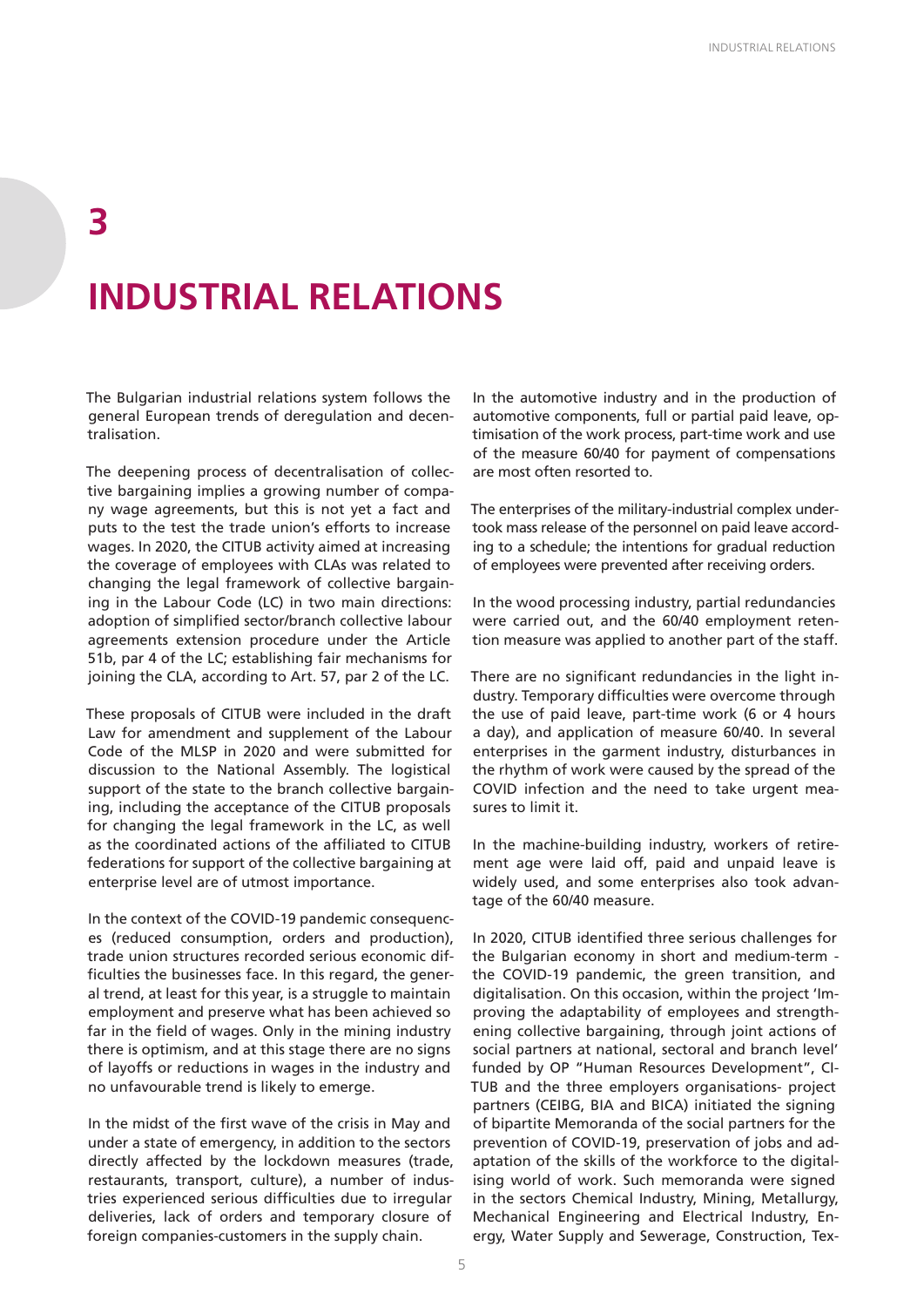tiles and Clothing, Food Industry, Brewing, Agriculture, and Culture.

In 2019, as well as by the end of November 2020, no agreement was reached between the social partners on concluding an 'Agreement on negotiating and determining the amount of the minimum wage for the country and on a procedure for negotiating the minimum wage by economic activities and qualification groups', despite the constructive behaviour of the unions and reasonable proposals for compromises.

This continued to have a negative impact on the entire wage bargaining process at all levels. On 17.06.2020 an agreement was reached within the signed National Tripartite Agreement for reopening of negotiations on the adoption of a transparent mechanism for negotiating the minimum wage for the country and upgrading it with a procedure for subsequent negotiation of minimum wages for economic activities, but anyway efforts to reach a compromise are

still fruitless. In the context of the EC's initiative for a directive on adequate minimum wages, trade unions are expressing their support, while employers' organisations are too conservative towards it.

In 2020, no serious strikes were registered. Particular protests may be mentioned regarding the remuneration of nurses, workers and the self-employed in the sectors blocked by the COVID-19 pandemic, the police, but in the end the problems were solved to some degree within the additional budget funds to combat the crisis.

Although not in this context, what should be noted are the civil protests, which started in June and lasted until the end of the year with varying intensity, but they had predominantly political demands - for the resignation of the government and the Prosecutor General of the Republic of Bulgaria. For obvious reasons, they were not supported by the unions and ultimately marked a declining trend towards the end of the year.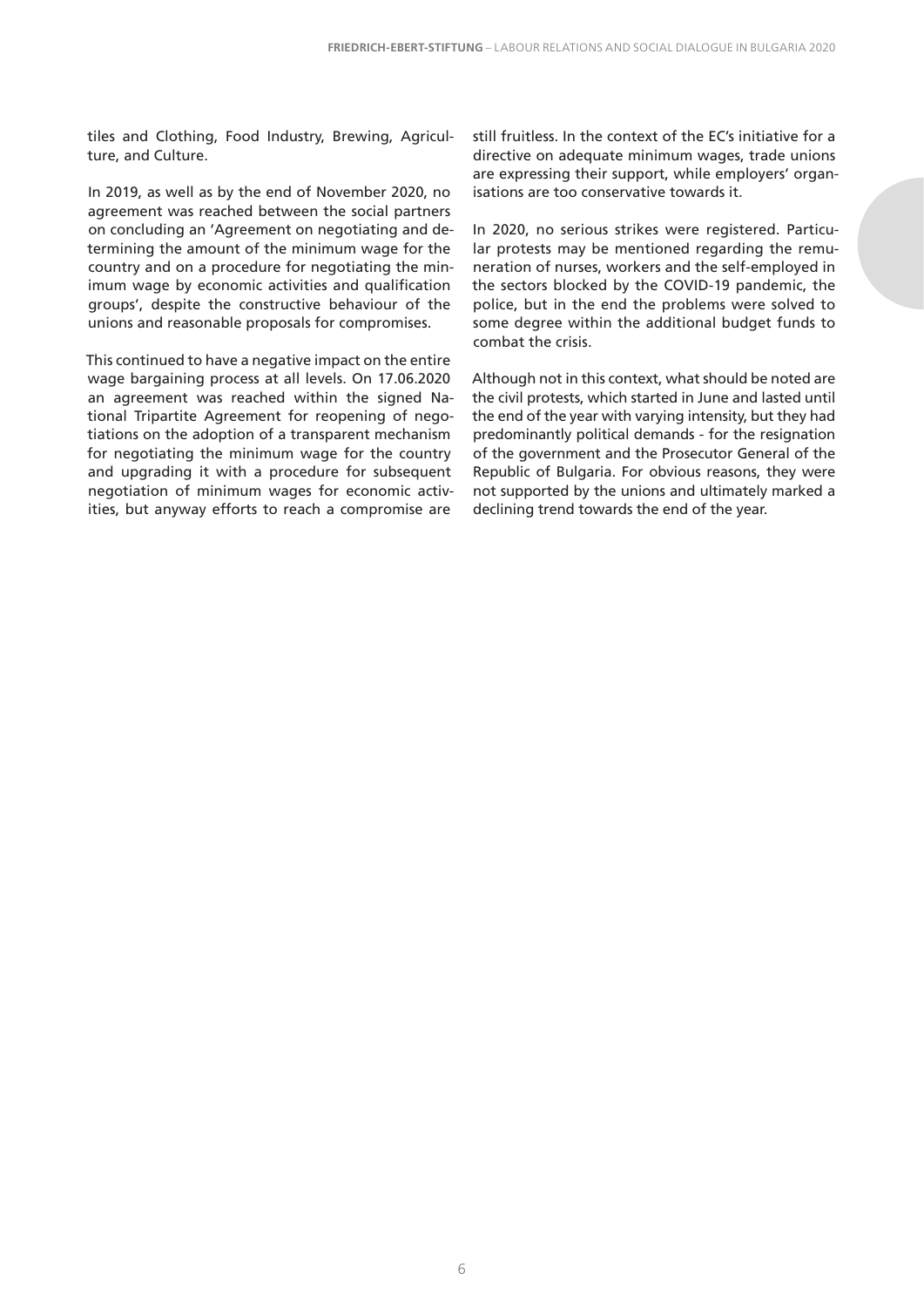#### **4**

## **TRIPARTITE SOCIAL DIALOGUE**

At the background of the COVID-19 crisis and the need of adopting a number of amendments to important laws in 2020, the National Council for tripartite Cooperation (NCTC) accelerated its work and more than 15 meetings were held during the year, most of them in on-line regime. Additionally, in 10 cases there was no need to convene NCTC meeting because of a consensus or unanimity reached in the relevant NCTC expert committees. The most important issues discussed in the NCTC in 2020 were employment measures and compensation schemes, income protection and financial support for the businesses in the time of crisis; labour migration and labour mobility; distance work, working hours, breaks and holidays; social security, unemployment benefits and pensions; actions in the field of the social economy; value added tax, the state budget for 2021, as well as the budgets of the State Social Security and the National Health Insurance Fund; the poverty line and the minimum wage for 2021.

After nearly a year of negotiations, a National Tripartite Agreement was signed in June 2020, only the fourth of this kind in the 30 years period of transition. It covers measures in 5 areas - Business environment and economy; Energy; European green deal; Demography, education, labour market, and labour migration; Social protection policies. One of the most important points in the agreement is that minimum wages above the statutory minimum wage for the country will be negotiated by economic activities and qualification groups, and they will replace the bipartitely agreed minimum social insurance incomes. The agreement also contain measures to stabilize state-owned enterprises in the energy sector, achieving a balance between the need for energy security, accelerated economic development, social justice and environmental protection, measures related to demography, and measures aimed at increasing digital skills of employees and expanding opportunities for lifelong learning by establishing tripartite sectoral qualification and retraining funds and the introduction of individual training accounts.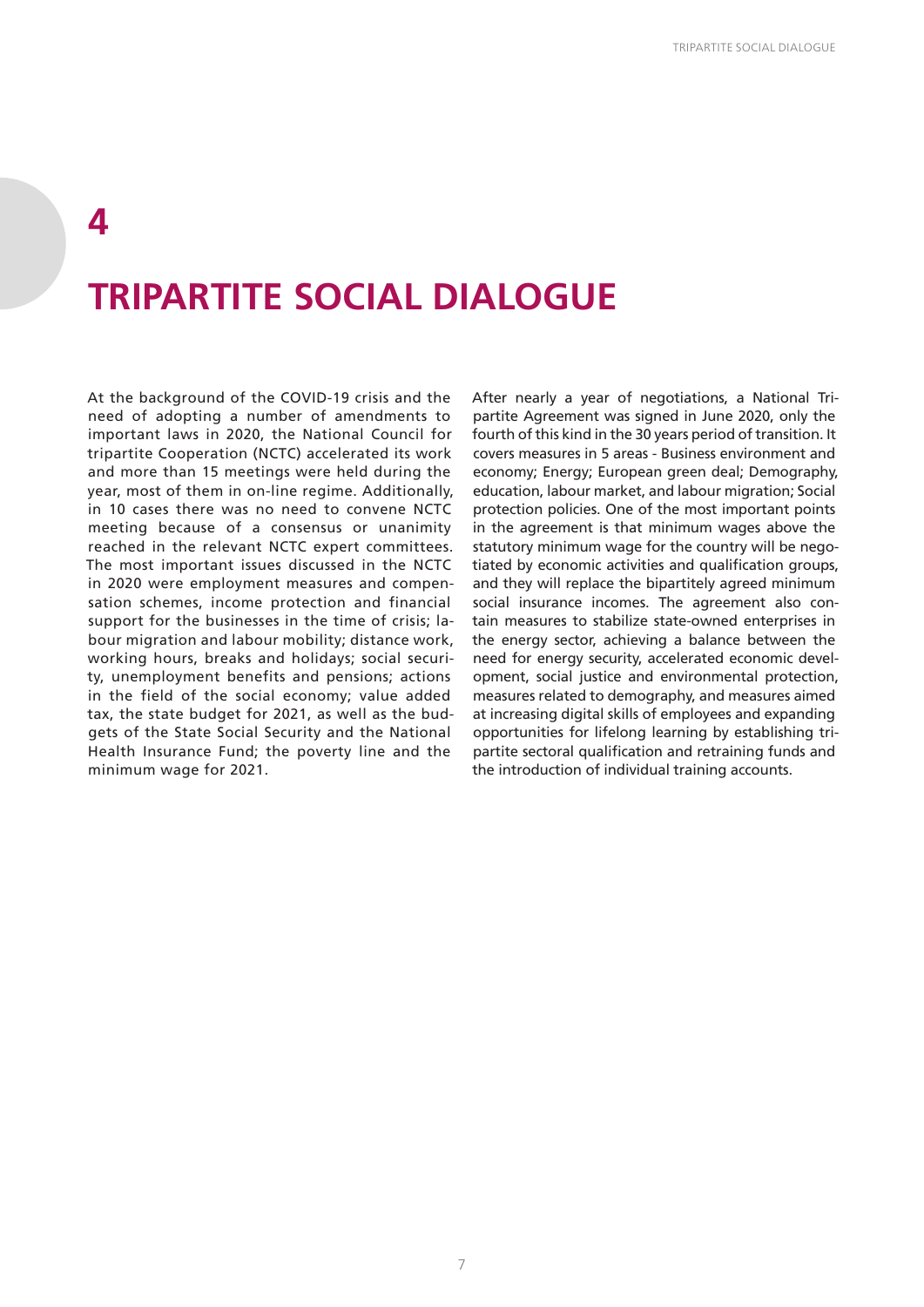## **5 FORECASTS**

The opposition in the face of Bulgarian Socialist Party (BSP) and the Movement for Rights and Freedoms (MRF), after many unsuccessful no confidence votes and boycotts of some parliamentary sessions, remains weak and does not represent a viable alternative to current governance. Despite the ongoing since midyear civil protests demanding the resignation of the government and new players on the political scene, the ruling coalition is likely to serve its full term. Regular parliamentary elections will take place between March and May 2021, but most political commentators expect strong fragmentation in the new parliament and difficult formation of a ruling majority.

The mid-term forecast for yearly GDP growth of 2.5 per cent in 2021, 3.0 per cent in 2022 and 3.2 per cent in 2023 would secure better prospects for rapid labour market recovery; however there is a need for substantial increase of domestic investments, as well as for attracting significantly more FDI. Within the planned fiscal consolidation after the crisis the budget deficit will decrease to -3.9 per cent in 2021 reaching -2.0 per cent in 2022 and -1.8 per cent in 2023. However, we must

emphasize that the projected dynamics of these two leading macroeconomic indicators can be strongly influenced by the duration and scale of the COVID-19 crisis.

The average wage in Bulgaria will continue to grow under the pressure of strong demand for skilled workforce and its competitive remuneration within the common European labour market, following the convergence tendency. According to the EC proposal for Directive on adequate minimum wages in the EU, the statutory minimum wage in Bulgaria will increase by yearly steps to reach the benchmark 50% of the average country wage. Further, in the context of the Directive social partners and government have to promote the collective bargaining (particularly on the sectoral level) aiming at a lower threshold of 70% coverage of the employees with collective agreements.

Trade unions will continue their engaged and responsible participation in the European semester and will initiate and support policies and decisions related to the *National Recovery and Resilience Plan* and the implementation of the *European Pillar of Social Rights.*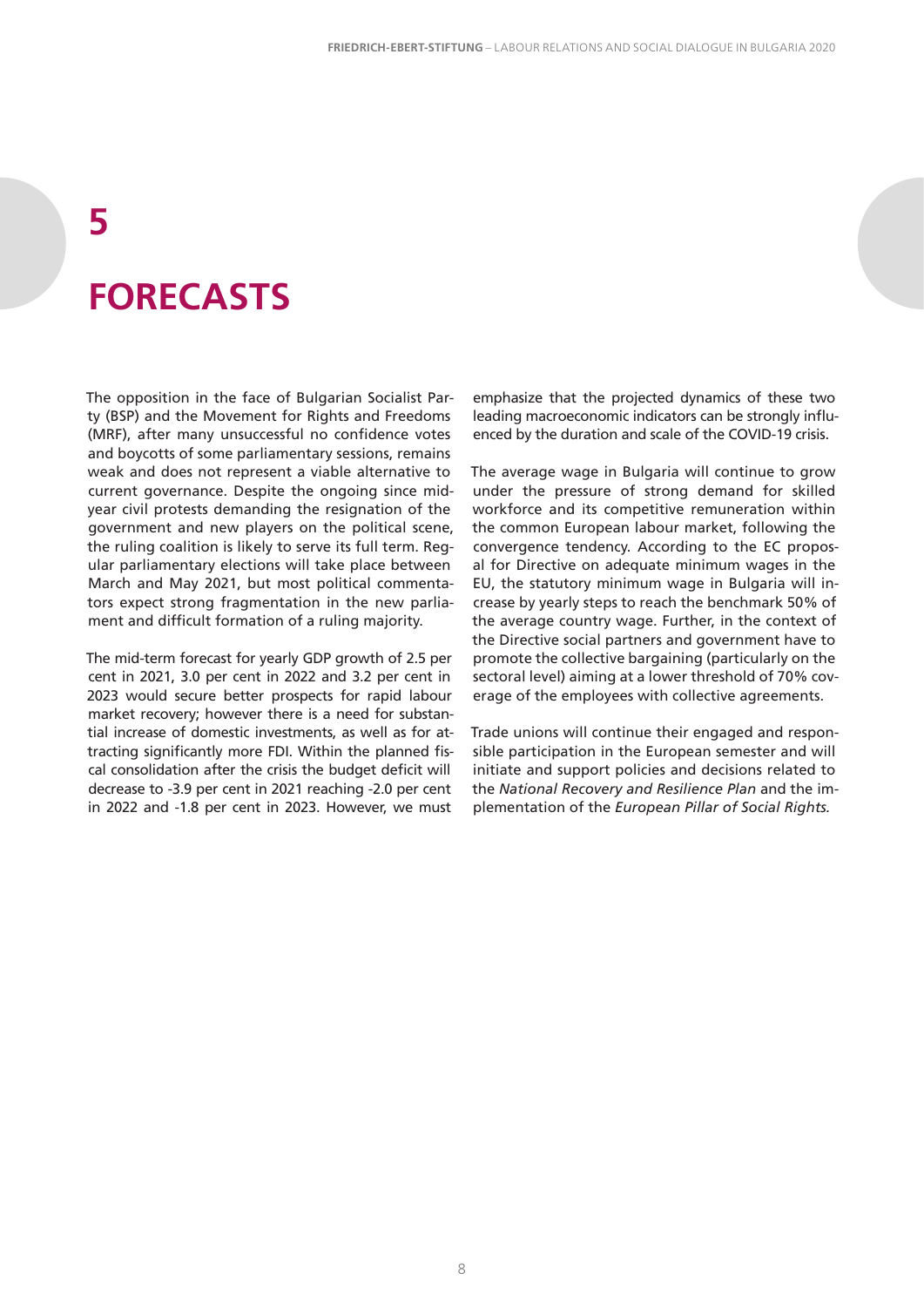## **ANNEX OF DATA**

#### **Collective bargaining system**

**6**

Collective bargaining is one of the main elements of the new system of industrial relations established in 1990s. The Labour Code stipulates that collective bargaining is a right of trade unions and an obligation of employers and the signed collective agreement is mandatory in nature. It is worth mentioning also that only a trade union organisation is entitled to conclude collective agreement. The Labour Code clearly outlines the scope, the parties to collective labour agreement (CLA), and levels of collective bargaining – enterprises, branches/sectors and municipalities. Since 2003 collective bargaining at branch/sectoral level has been expanded to include annual bargaining of minimum social insurance incomes for each economic activity and for nine occupational groups. However, this practice is boycotted by the employers' organisations in the last years.

The collective agreement applies to employees who are members of the trade union organisation/organisations that are party to the agreement. Employees who are not members of trade union organisation – party to the agreement – or are not trade union members at all can join collective agreement with a written application to the employer or to the trade union.

Regardless of different attitudes to collective bargaining by different governments and employers, even in times of crisis, it continues to be an active instrument of industrial relations, creating opportunities to increase the competitiveness of Bulgarian businesses and at the same time protecting the labour and social rights of employees.

The role of the branch collective agreements has become more significant in the period 2010-2012 when a clause for extension over all companies in the respective sector/ branch was applied for the first time, despite the legislative provision since 2003. The Minister of Labour and Social Policy, upon request and after consultations with the social partners, extended the validity of the collective agreements in five branches. The extension was intended to tackle the growing informal economy, and to prevent unfair competition and social dumping. Unfortunately this practice was not continued in the following years. In 2020 only one branch collective agreement was extended, that of the brewery industry with 2-years validity (the sixth extension in turn for this branch).

| At the end of | CAs at company/enterprise level | CAs at sectoral/branch level | CAs at municipality level | CAs<br><b>Total</b> |  |
|---------------|---------------------------------|------------------------------|---------------------------|---------------------|--|
| 2015          | 1973                            | 21                           | 61                        | 2056                |  |
| 2016          | 1878                            | 22                           | 55                        | 1955                |  |
| 2017          | 1816                            | 17                           | 55                        | 1888                |  |
| 2018          | 1663                            | 18                           | 52                        | 1733                |  |
| 2019          | 1670                            | 17                           | 54                        | 1741                |  |
| $2020 - IQ$   | 1638                            | 20                           | 58                        | 1716                |  |
| $2020 - HQ$   | 1598                            | 18                           | 56                        | 1672                |  |

The main level of collective bargaining remains the enterprise/company level. This decentralisation process has been typical for Bulgaria since the beginning of the transformation process, but during the financial crisis 2008-2009 it has been reinforced. The decentralisation is often forced and provoked by employers'

sector/branch organisations. So, for example in the production of chemical products there is no sector collective agreement since 2002. The trend of decreasing CLA in enterprises is slowing down after 2017 and their number remains at a relatively constant level until the end of 2019, but from the beginning of 2020,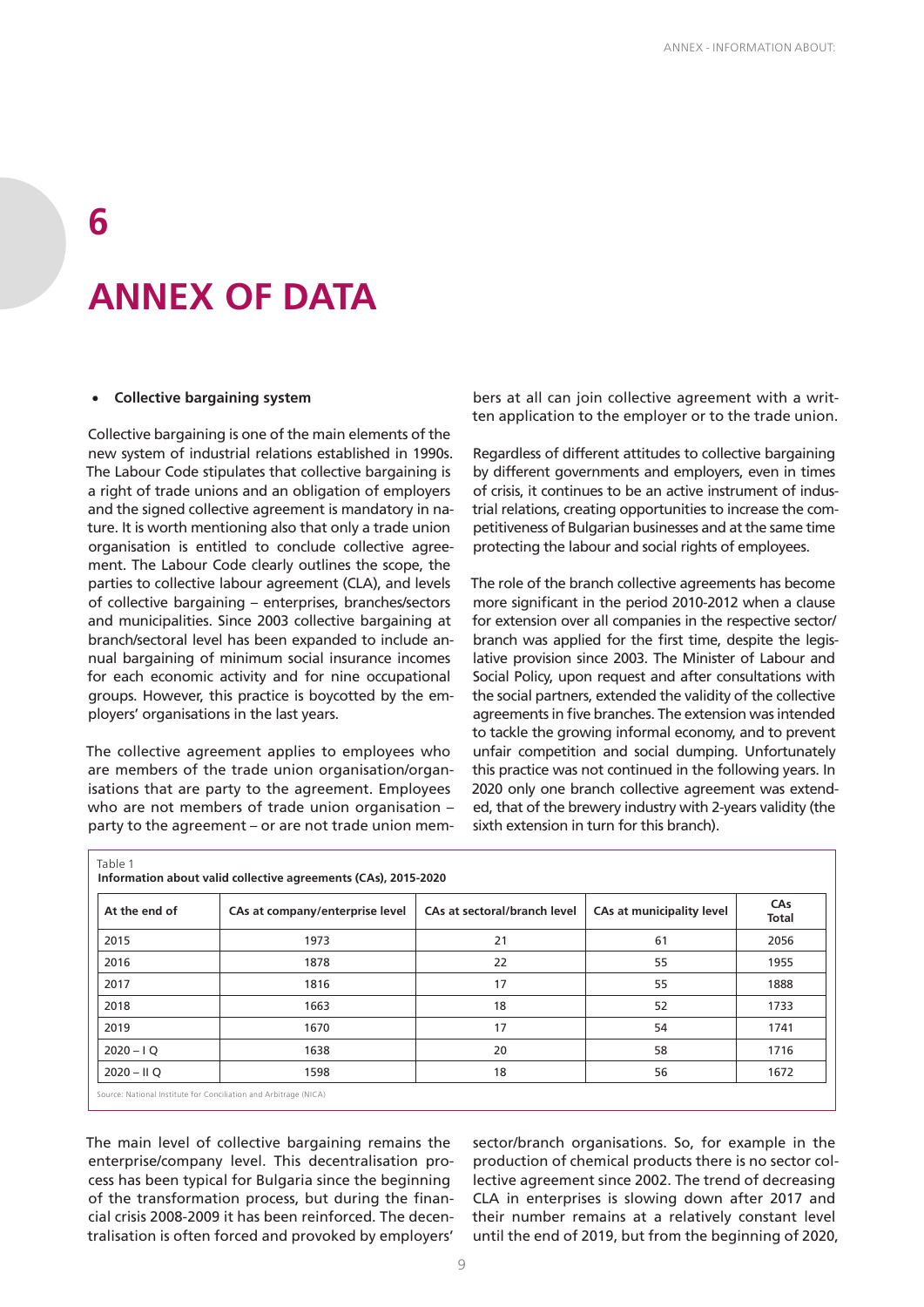there is again a negative trend. The number of effective CLAs at municipal level is increasing. The number of sectoral / branch CLAs in the last three years is preserved. As a positive trend should be mentioned the **Framework Collective Agreement signed by FNSOLP and BAPIOT for the textile and clothing industries** which is a good step towards restarting collective bargaining in the light industry, as well as signed in early 2020, after a three-year break, **Sectoral CLA in "Mechanical Engineering and Metal Industry"**.

#### • **System of tripartite social dialogue**

Tripartite social dialogue (social partnership) in Bulgaria is well-institutionalised and implemented at different levels. In compliance with the legislative framework and Bulgarian practice, the system of social dialogue is organised along the following levels:

- At national level social dialogue is conducted within the National Council for Tripartite Cooperation (NCTC), set up in 1993. It has standing commissions on different areas.
- At sectoral/branch level there are 51 sectoral/branch councils for social cooperation with the participation of representatives of the respective representative sectoral/branch employers' organisations and trade unions. In some sectors there are representatives of the state as an employer.
- At district level (since 2010) there are district councils for tripartite cooperation.
- At municipal level there are 82 councils for social cooperation. Representatives of municipal authorities take part in the negotiations on budgetary activities (education, health and social care, culture, local government).
- At enterprise level the participants in the negotiations in special commissions for social partnership are the employer and the existing trade union organisation(s).

NCTC comprises, on a parity basis, representatives of the government, workers' and employers' organisations which are recognised as nationally representative according to a census (conducted every four years) under criteria for representativeness set up in the Labour Code. After the census of 2016 two trade union confederations and five employers' organisations (instead of four in the period 2012-2016) were recognised as nationally representative.

The last census of social partner organisations was conducted by the Ministry of Labour and Social policy in 2020. A new social actor is appearing in the field of employers' organisations, claiming national representativeness. The Bulgarian Employers' Association "Innovative Technologies" - BEAIT has also submitted documents to be recognised as a nationally representative employers' organisation. The new association includes large technology companies - IT, companies in the automotive sector, etc. According to the official results it does not meet 3 of the criteria for representativeness and was not recognized as national representative employer's organization.

NCTC is a consultative body in which amendments to social and labour legislation are discussed, as well as policies and documents related to the labour market, vocational training, wages/salaries, incomes, and living standards of the population.

In 2020 the tripartite cooperation at national level has been expanding. The social partners participate also in the management and supervision of a number of bodies in the areas of employment, migration, social and health insurance, health and safety at work and vocational education and training, etc. established along a tripartite principle, as well as in the Monitoring Committees of Operational Programmes.

#### • **Social security systems**

| Table 2<br>Coverage* rate of the labour force (LF) by types of insurance (%)                                |      |          |          |          |          |  |  |  |  |  |
|-------------------------------------------------------------------------------------------------------------|------|----------|----------|----------|----------|--|--|--|--|--|
| Insurance type                                                                                              | 2015 | 2016     | 2017     | 2018     | 2019     |  |  |  |  |  |
| Health insurance (number of insured persons,<br>in relation to the $LF =$ employed + unemployed<br>persons) |      | $\cdots$ | $\cdots$ | $\cdots$ | $80.0**$ |  |  |  |  |  |
| Pension insurance (number of insured persons<br>related to all employed)                                    | 90.9 | 91.7     | 88.2     | 88.5     | 86.4     |  |  |  |  |  |
| Insurance for unemployment (number of<br>insured persons related to all employees)                          | 97.3 | 96.3     | 97.8     | 98.2     | 93.1     |  |  |  |  |  |

Source: National Social Security Institute (NSSI), various years.<br>\* The coverage is calculated on the base of data for all sured persons provided by the NSSI. These persons are classified in different groups based on the f

Table 2012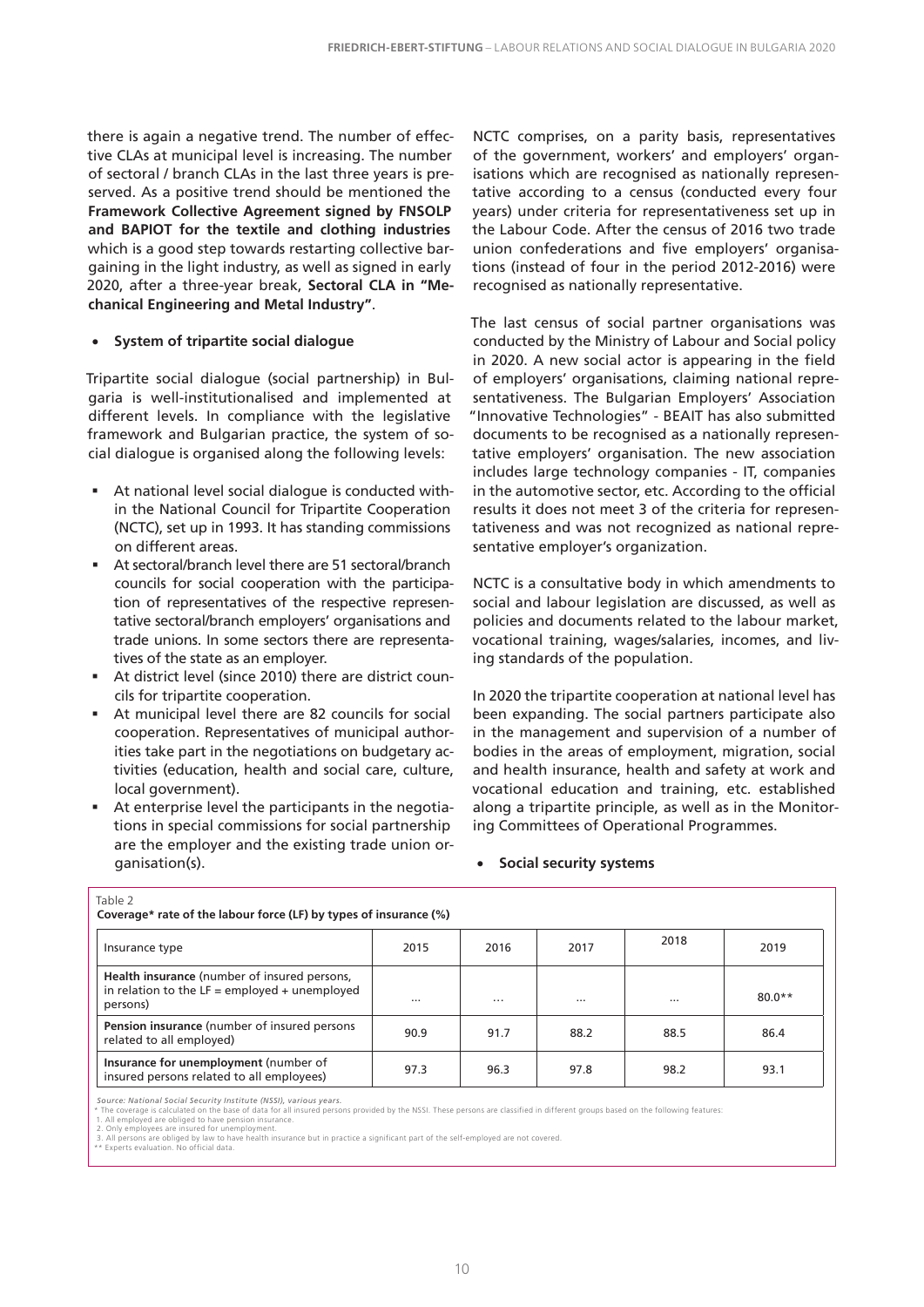#### • **Education and vocational training**

Trade union representatives participate in the activities of National Consultative Council on workforce professional qualification and in the Governing Council and expert commissions of the National Agency for Vocational education and training (NAVET), built and acting on tripartite principle.

In 2020, the acquisition of basic and special levels of digital skills is a priority in the field of education and vocational training.

In the National Recovery and Resilience Plan (NRRP) of the country, education is one of the best-developed policy areas. Of the planned BGN 2.4 billion for innovation, education, science, and industry, BGN 650 million is allocated to the construction of an educational STEM environment in over 1,600 schools. STEM centres are a model of learning that includes the development of complex skills in mathematics, science, and digital creativity. The offices will have laboratories, centres for innovators and researchers, robotics workshops, etc. The material base of 740 schools and 450 kindergartens will be modernised with BGN 712 million. The modernisation of the physical environment is perceived in the NRRP as a priority with an important impact on the motivation to learn and

shape children's attitudes towards the world. In the coming decades, even greater digital transformations are ahead, and in this regard, the preparation of students in the field of digital creativity is a key.

The social partners are launching a project, aimed at determining the specific levels of digital skills needed for employees to perform their daily tasks and support their acquisition, in accordance with the evolving digital technologies in different sectors of the economy. The combined efforts and commitments of employers and trade unions will help the workforce to overcome imbalances in digital knowledge and skills. The fast pace of digital transformation requires active change management, in response to which the implementation of the project aims to: identify specific deficits of digital skills - both general and by profession / position; developing profiles for levels of digital skills, depending on the level of technology; mastering innovative methods and their approbation and refinement in a real work environment. In this way the link between the necessary knowledge and skills and the requirements of the future labour market will be ensured, thus creating preconditions for achieving a competitive and developing economy based on technological development.

#### **Employment rate**

|                                   | 2015 | 2016 | 2017 | 2018                  | 2019 | 2020-1st<br>quarter | 2020-2nd<br>quarter | 2020-3rd<br>quarter |  |  |  |
|-----------------------------------|------|------|------|-----------------------|------|---------------------|---------------------|---------------------|--|--|--|
| Population aged 15 years and over |      |      |      |                       |      |                     |                     |                     |  |  |  |
| <b>Total</b>                      | 49.1 | 49.3 | 51.9 | 52.4                  | 54.2 | 52.4                | 52.0                | 53.5                |  |  |  |
| Men                               | 54.1 | 54.6 | 57.8 | 58.4                  | 60.5 | 58.7                | 57.8                | 59.9                |  |  |  |
| Women                             | 44.5 | 44.3 | 46.6 | 46.9                  | 48.3 | 46.7                | 46.6                | 47.6                |  |  |  |
| Population aged 15-64             |      |      |      |                       |      |                     |                     |                     |  |  |  |
| Total                             | 62.9 | 63.4 | 66.9 | 67.7                  | 70.1 | 68.1                | 67.4                | 69.6                |  |  |  |
| Men                               | 65.9 | 66.7 | 70.6 | 71.5                  | 74.1 | 72.2                | 70.9                | 73.6                |  |  |  |
| Women                             | 59.8 | 60.0 | 63.1 | 63.9                  | 66.0 | 63.9                | 63.8                | 65.6                |  |  |  |
|                                   |      |      |      | Population aged 20-64 |      |                     |                     |                     |  |  |  |
| <b>Total</b>                      | 67.1 | 67.7 | 71.3 | 72.4                  | 75.0 | 73.0                | 72.2                | 74.6                |  |  |  |
| Men                               | 70.4 | 71.3 | 75.3 | 76.5                  | 79.3 | 77.4                | 76.0                | 78.9                |  |  |  |
| Women                             | 63.8 | 64.0 | 67.3 | 68.3                  | 70.7 | 68.5                | 68.4                | 70.3                |  |  |  |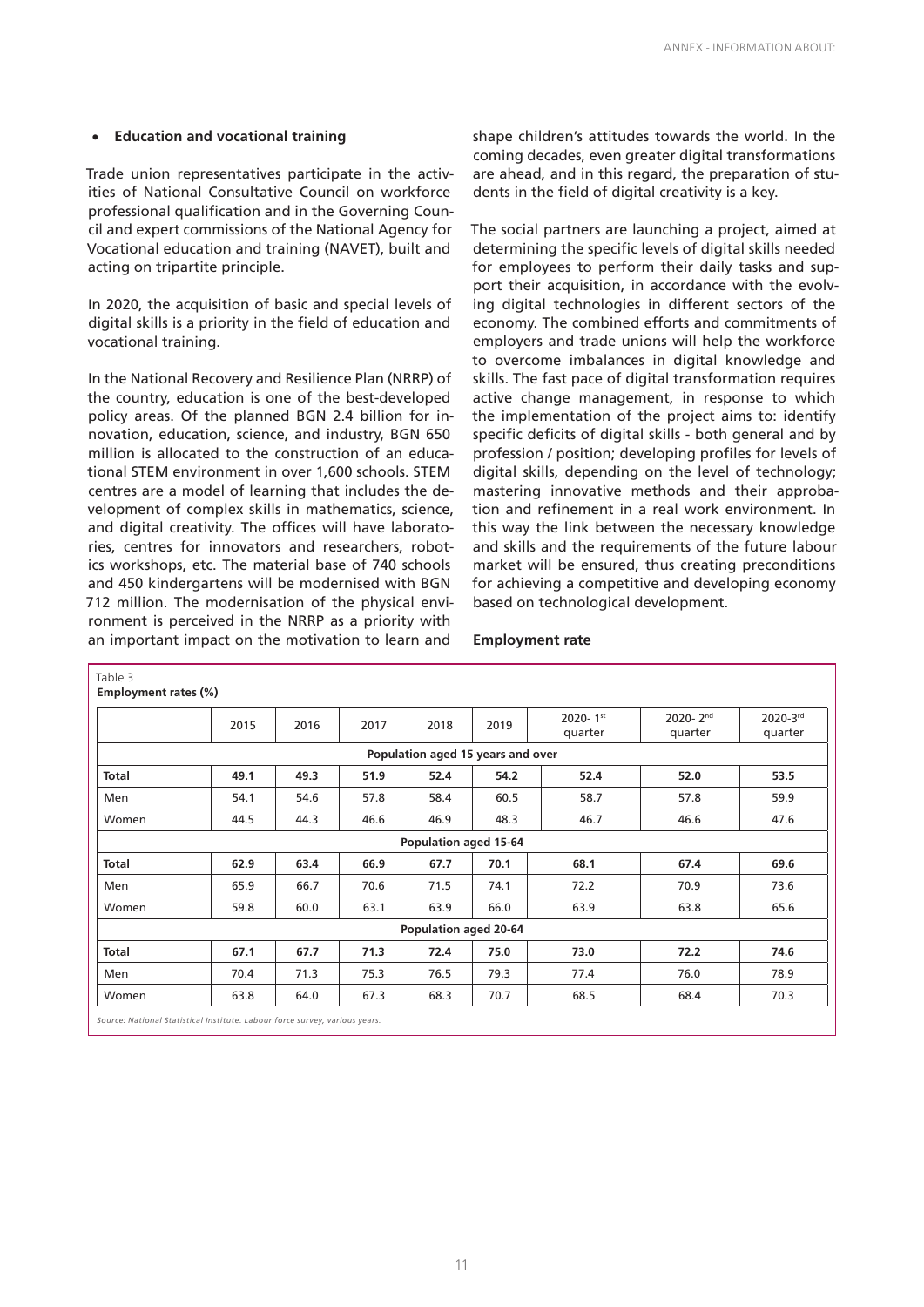#### • **Unemployment rate**

| Table 4<br>Unemployment rates (%)                                              |      |      |      |      |      |                     |                     |                     |  |  |  |
|--------------------------------------------------------------------------------|------|------|------|------|------|---------------------|---------------------|---------------------|--|--|--|
| Calculated on the basis:                                                       | 2015 | 2016 | 2017 | 2018 | 2019 | 2020-1st<br>quarter | 2020-2nd<br>quarter | 2020-3rd<br>quarter |  |  |  |
| K <sub>1</sub> : Population aged 15 years<br>and over                          | 9.1  | 7.6  | 6.2  | 5.2  | 4.2  | 4.6                 | 5.9                 | 4.8                 |  |  |  |
| K <sub>2</sub> : Population aged 15-64                                         | 9.2  | 7.7  | 6.2  | 5.3  | 4.3  | 4.6                 | 6.0                 | 4.9                 |  |  |  |
| K <sub>3</sub> Population aged 15-24 (Youth<br>unemployment)                   | 21.6 | 17.2 | 12.9 | 12.7 | 8.9  | 12.5                | 17.0                | 13.2                |  |  |  |
| K <sub>4</sub> : Registered unemployed<br>persons<br>in the employment offices | 10.1 | 8.7  | 7.2  | 6.2  | 5.6  | 6.4                 | 8.7                 | 7.5                 |  |  |  |

*Source: For K1, K2 and K3 - National Statistical Institute (Labour force survey) and for K4 – National Employment Agency (registered unemployed persons in Employment Offices), various years.*

#### • **Average monthly wages**

| Table 5<br>Average monthly wage – total and by economic sectors (in $\epsilon$ ) |      |      |      |      |      |                           |                         |                                     |  |  |  |  |
|----------------------------------------------------------------------------------|------|------|------|------|------|---------------------------|-------------------------|-------------------------------------|--|--|--|--|
|                                                                                  | 2015 | 2016 | 2017 | 2018 | 2019 | $2020 -$<br>$1st$ quarter | $2020 - 2nd$<br>quarter | $2020 -$<br>3 <sup>rd</sup> quarter |  |  |  |  |
| <b>Total</b>                                                                     | 449  | 485  | 530  | 586  | 651  | 673                       | 684                     | 702                                 |  |  |  |  |
| Public sector                                                                    | 473  | 502  | 545  | 592  | 662  | 685                       | 700                     | 730                                 |  |  |  |  |
| Private sector                                                                   | 441  | 480  | 526  | 584  | 648  | 670                       | 678                     | 693                                 |  |  |  |  |
|                                                                                  |      |      |      |      |      |                           |                         |                                     |  |  |  |  |

*Source: National Statistical Institute. Statistics of employment and labour costs, various years. Data for 2019 and 2020-quarters preliminary.*

#### • **Gender pay gap**

There are not significant changes in the remuneration of labour by gender. Traditionally in Bulgaria the gap is about 20 percentage points in favour of men and it is explained mainly with employment specifics – women are employed in large numbers in the so called "feminised" branches and sectors such as textiles, the knitwear and tailoring sector, retail trade and similar sectors where the average monthly wage is significantly below the average wage for the country (60-70 per cent). On the other hand, the so-called "male" sectors as metallurgy, energy/power engineering, coal extraction and ore extraction that maintain wage levels far above the average country wage. There is no concrete evidence for a gender pay gap at the same workplace or at least there is no statistics available.

| Table 6<br>Average monthly wage by gender, in $\epsilon$ (Euro) and women/men wage ratio (%) |      |      |      |      |      |                     |                     |                     |  |  |  |  |
|----------------------------------------------------------------------------------------------|------|------|------|------|------|---------------------|---------------------|---------------------|--|--|--|--|
|                                                                                              | 2015 | 2016 | 2017 | 2018 | 2019 | 2020-1st<br>quarter | 2020-2nd<br>quarter | 2020-3rd<br>quarter |  |  |  |  |
| Men                                                                                          | 501  | 539  | 589  | 650  | 717  | 739                 | 749                 | 763                 |  |  |  |  |
| Women                                                                                        | 395  | 430  | 470  | 520  | 585  | 607                 | 616                 | 640                 |  |  |  |  |
| Ratio w/m                                                                                    | 78.8 | 79.8 | 79.8 | 80.0 | 81.6 | 82.1                | 82.2                | 83.9                |  |  |  |  |

*Source: National Statistical Institute. Employment statistics and labour costs, various years. Quarterly data for 2018 preliminary.*

#### • **Monthly minimum wage**

#### Table 7

#### **Monthly minimum wage in the country (in €)**

|                                        | 1.1.2015 | 1.1.2019<br>1.1.2021<br>1.1.2020 | 1.7.2015 |
|----------------------------------------|----------|----------------------------------|----------|
| 184<br>194<br>235<br>261<br>286<br>215 |          | 323<br>312                       |          |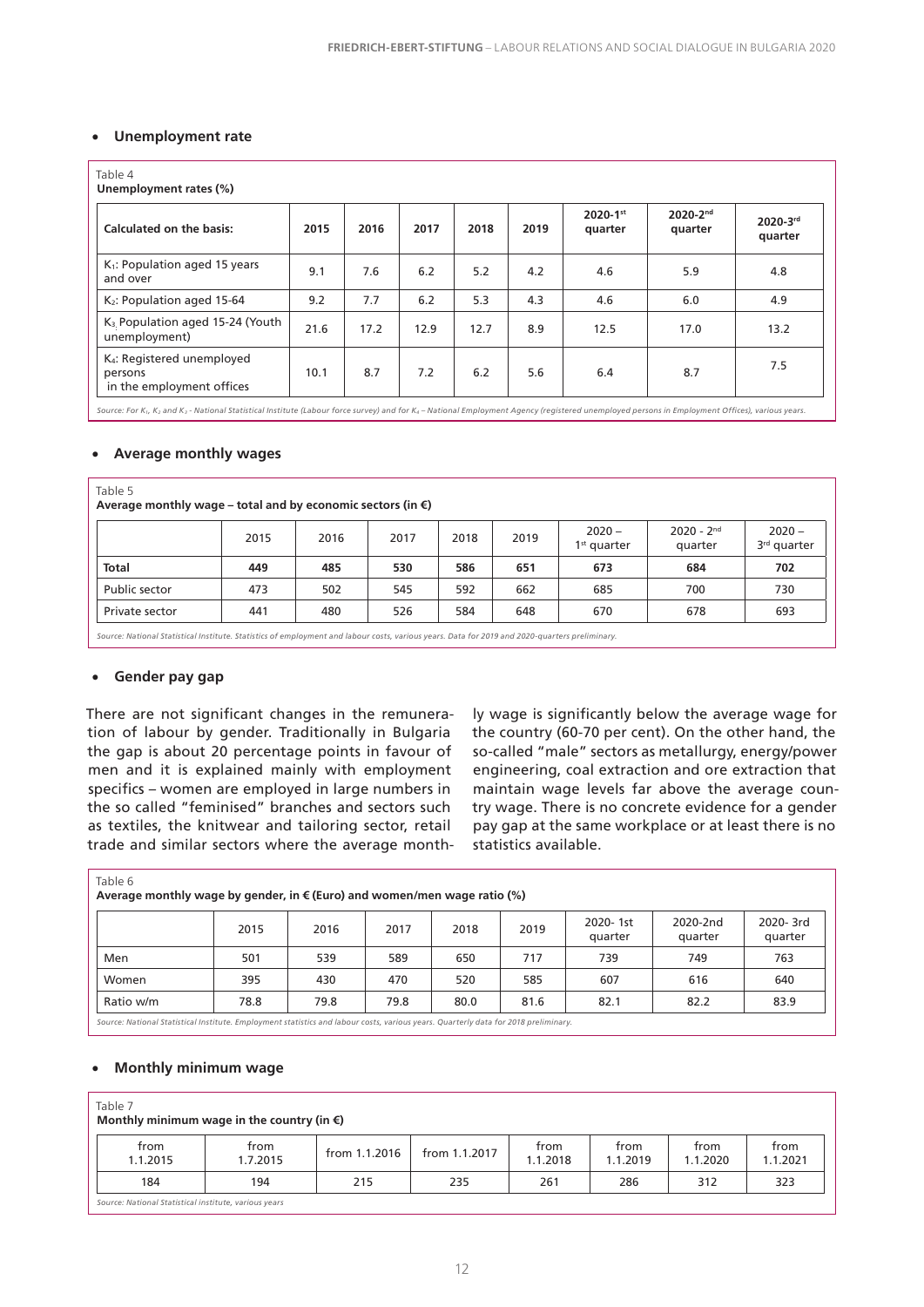#### • **Actual weekly working hours**

There is no clearly expressed tendency for a reduction of working time under the crisis conditions, demon-

Table 8 **Average actual weekly working hours** <sup>2014</sup> <sup>2015</sup> <sup>2016</sup> <sup>2017</sup> <sup>2018</sup> <sup>2019</sup> <sup>2020</sup> 1st quarter 2020 2nd quarter 2020 3rd quarter **Total 40.0** 40.1 40.2 40,0 39.9 39.6 38.7 39.9 By Gender: Men 40.4 40.5 40.5 40.3 40.2 40.0 39.9 39.1 40.3 Women | 39.6 | 39.7 | 39.8 | 39.6 | 39.5 | 39.2 | 39.3 | 38.3 | 39.5 By type of ownership: Private sector | 40.5 | 40.6 | 40.6 | 40.3 | 40.2 | 40.0 | 40.0 | 39.0 | 40.2 Public sector | 38.6 | 38.8 | 38.9 | 38.6 | 38.6 | 38.4 | 38.4 | 37.9 | 38.8 *Source: National Statistical Institute. Labour force survey, various years.*

#### • **Normal work / atypical work**

Atypical employment is not widespread in the country – especially part-time and temporary work. More widely spread in the private sector is the "undeclared" employment (the share of the shadow economy in Bulgaria is estimated at 25-30 per cent). The largest number of undeclared workers can be seen in construction, hotels and restaurants, and agriculture. Informal employment has two main dimensions – work without employment contracts and employment under contracts with "hidden" clauses (e.g., envelope wages). While we can observe a stable downward trend of decreasing employment without contracts since 2003, employment with "hidden clauses" shows an opposite trend – it increased to include about 10 per cent of the employees. The social partners are concerned

about the prevalence of the shadow economy and its effect on the loyal business and the labour and social rights of undeclared workers. In recent years they have launched a number of joint measures and initiatives for its prevention, including joint projects, training of workers and employers, forums and conferences.

In 2019 and 2020, CITUB implemented the project "Active Civic Participation for Prevention and Limitation of Undeclared Employment in Bulgaria", prioritising analysis and outlining measures to combat the gray economy in four sectors - construction, agriculture, car repair and light industry. The "Gray Kills" Campaign was initiated and continues, on the project website (www.sivotoubiva.bg) where the VOX mobile application can be downloaded and signals for gray practices can be submitted.

|                                        |      |      |      |      |      |      | 2020          | 2020          | 2020                    |
|----------------------------------------|------|------|------|------|------|------|---------------|---------------|-------------------------|
|                                        | 2014 | 2015 | 2016 | 2017 | 2018 | 2019 | $1st$ quarter | $2nd$ quarter | 3 <sup>rd</sup> quarter |
| By the length of working time:         |      |      |      |      |      |      |               |               |                         |
| Full time                              | 97.9 | 98.1 | 98.2 | 98.1 | 98.3 | 98.3 | 98.5          | 97.8          | 98.3                    |
| Part time                              | 2.1  | 1.9  | 1.8  | 1.9  | 1.7  | 1.7  | 1.5           | 2.2           | 1.7                     |
| By type of contract with the employer: |      |      |      |      |      |      |               |               |                         |
| Labour and civil service<br>contract   | 97.0 | 97.1 | 97.0 | 96.8 | 96.8 | 96.8 | 97.4          | 97.2          | 96.6                    |
| Civil contract                         | 1.1  | 1.0  | 0.9  | 0.9  | 0.9  | 0.9  | 1.0           | 1.0           | 1.0                     |
| Without any contract                   | 1.9  | 1.9  | 2.1  | 2.3  | 2.3  | 2.3  | 1.6           | 1.8           | 2.4                     |
| By type of working activity:           |      |      |      |      |      |      |               |               |                         |
| Permanent job                          | 94.7 | 95.5 | 95.8 | 95.5 | 95.9 | 95.6 | 96.9          | 96.5          | 95.4                    |
| Temporary/agency work                  | 5.3  | 4.5  | 4.2  | 4.5  | 4.1  | 4.4  | 3.1           | 3.5           | 4.6                     |

strating that employers are not flexible enough in working time organisation and tend to choose the dismissal of workers option rather than looking for ways to maintain employment levels.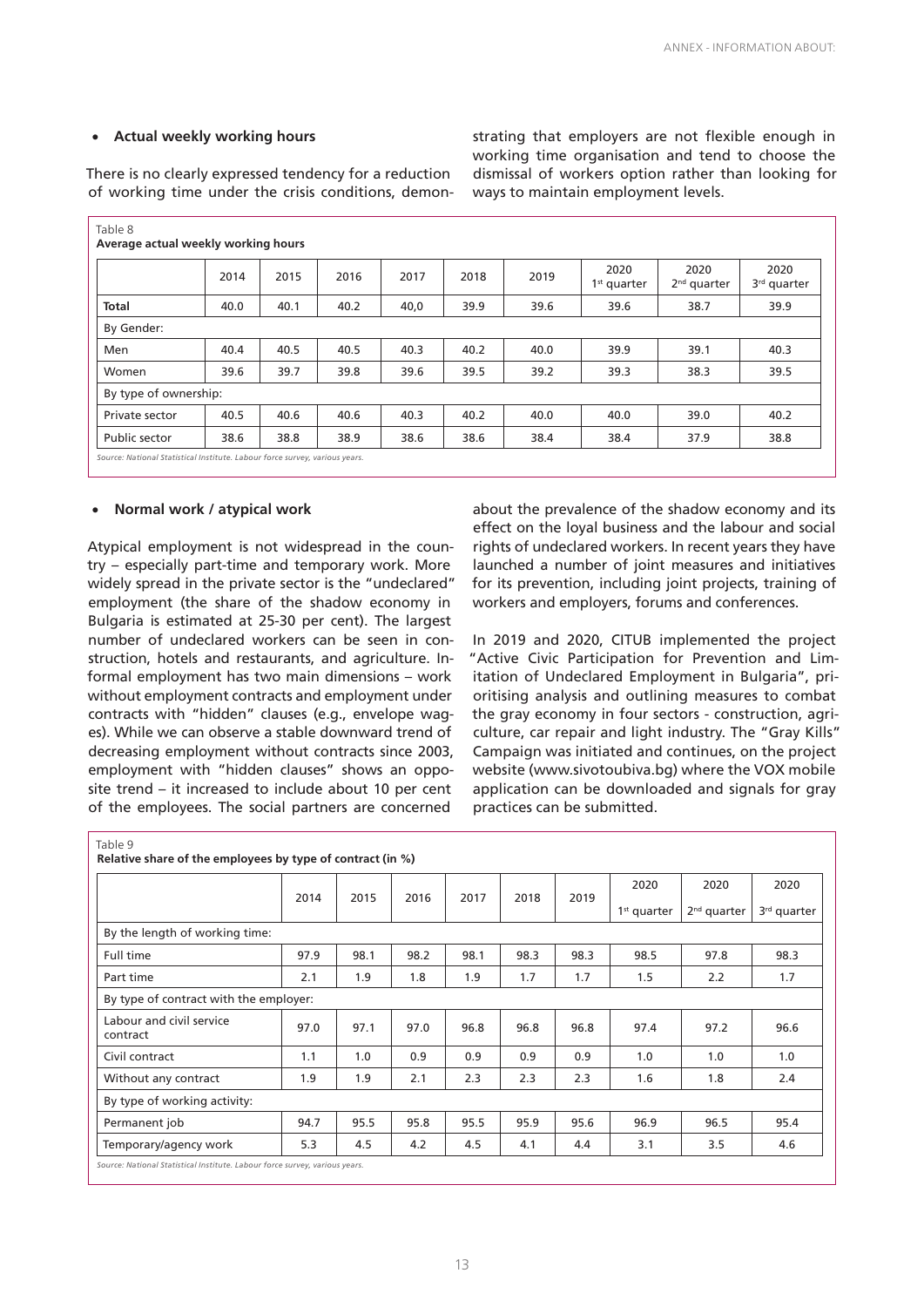At the background of the COVID-19 pandemic during the year, in addition to distance learning for pupils and students, a distance work from home for sectors and activities where possible was introduced for different periods. According to a Eurofound survey, 25.6% of Bulgarians surveyed indicated this option, while for European citizens the share of people working from home averaged 44.6%. The COVID crisis has changed the way we live and work. Businesses are looking for non-standard options for restructuring the work process, reduced working hours, switching to teleworking, but others have lost jobs due to bankruptcies and shrinking production.

#### • **Migration**

| Table 10<br><b>External migration by gender*</b> |       |         |         |         |         |         |         |         |        |  |
|--------------------------------------------------|-------|---------|---------|---------|---------|---------|---------|---------|--------|--|
|                                                  |       | 2017    |         |         | 2018    |         | 2019    |         |        |  |
| Number of persons                                | total | men     | women   | total   | men     | women   | total   | men     | women  |  |
| Immigrants in the country                        | 25597 | 12471   | 13126   | 29559   | 14586   | 19973   | 37929   | 19089   | 18840  |  |
| Emigrants from the country                       | 31586 | 16046   | 15540   | 33225   | 17071   | 16154   | 39941   | 20541   | 19400  |  |
| Mechanical<br>increase/<br>decrease              | -5989 | $-3575$ | $-2414$ | $-3666$ | $-2485$ | $-1181$ | $-2012$ | $-1452$ | $-560$ |  |

Source: National Statistical Institute (Population and demography), various years.<br>\* Includes only those persons who have declared before administrative authorities a change of their permanent address - from Bulgaria to ab

#### • **Human Development Index (HDI) and its components**

| Table 11                                        |        |        |        |        |        |        |
|-------------------------------------------------|--------|--------|--------|--------|--------|--------|
| <b>BULGARIA</b>                                 | 2012   | 2013   | 2014   | 2015   | 2017   | 2018   |
| HDI - Value                                     | 0.776  | 0.777  | 0.782  | 0.794  | 0.813  | 0.816  |
| Ranking (from 189 countries)*                   | 57     | 58     | 59     | 56     | 51     | 52     |
| Life expectancy at birth (years)                | 73.4   | 73.5   | 74.2   | 74.3   | 74.9   | 74.9   |
| Mean years of schooling of adults (years)       | 10.6   | 10.6   | 10.6   | 10.8   | 11.8   | 11.8   |
| Expected years of schooling of children (years) | 14.3   | 14.3   | 14.4   | 15.0   | 14.8   | 14.8   |
| Gross national income per capita (PPP \$)       | 15,178 | 15,402 | 15,596 | 16,261 | 18,740 | 19,646 |
| Course: UNDR Human Dovelopment Reports          |        |        |        |        |        |        |

*Source:* UNDP. Human Development Reports. \*Ranking scale: 1-47 (Very high HD); 48-94 (High HD); 95-141 (Medium HD); 142-186 (Low HD)

#### • **Gini-coefficient**

| Table 12                |      |      |      |      |      |      |
|-------------------------|------|------|------|------|------|------|
| Gini-coefficient        | 2014 | 2015 | 2016 | 2017 | 2018 | 2019 |
| <b>Bulgaria</b>         | 35.4 | 37.0 | 37.7 | 40.2 | 39.6 | 40.8 |
| EU-27                   | 31.0 | 31.0 | 30.8 | 30.6 | 30.8 | 30.7 |
| Ranking (BG in EU-27)   | 5    |      |      |      |      |      |
| Source: Eurostat (SILC) |      |      |      |      |      |      |

#### • **Collective agreement coverage**

The collective bargaining coverage rate of 29% is an expert estimate of CITUB based on the National Institute for Conciliation and Arbitrage (NICA) data. The data for 2019 are as follows:

- Collective bargaining coverage at the sector/ branch level - 23.8%;
- Collective bargaining coverage at enterprise level - 13.9%.

The overall estimate is not a sum of the percentages at the two levels, as some of the workers are covered by two CLAs - one at sector / branch level and another at company level, which builds on the former. However, the aggregate data by sectors (public and private; industry and services) are not available.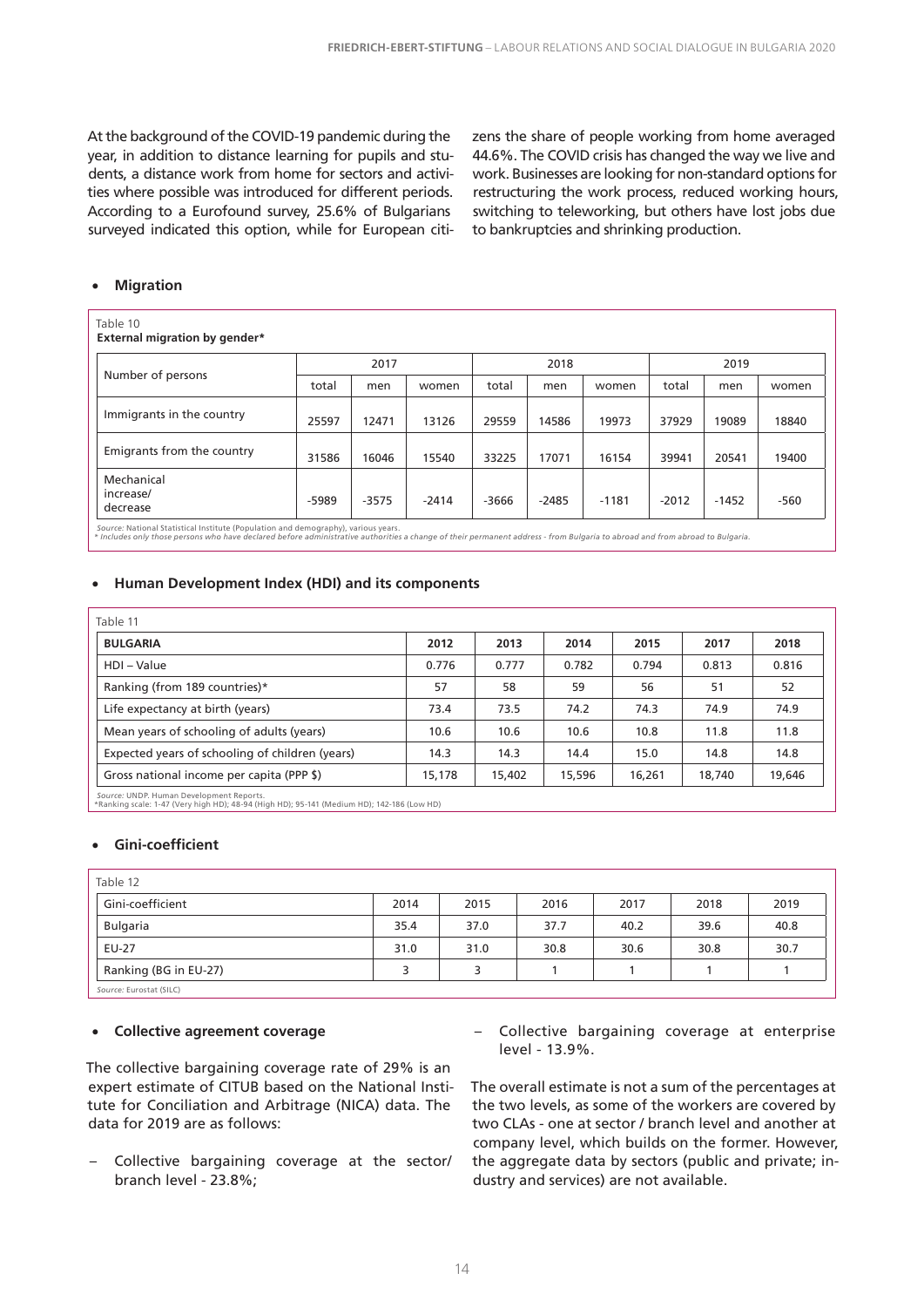| Table 13<br>Collective agreements coverage rate for employees (in %)                                                        |      |      |    |    |                           |    |      |      |
|-----------------------------------------------------------------------------------------------------------------------------|------|------|----|----|---------------------------|----|------|------|
| 2012                                                                                                                        | 2013 | 2014 |    |    | 2015   2016   2017   2018 |    | 2019 | 2020 |
| $29*$                                                                                                                       | 30   | 30   | 30 | 30 | 30                        | 30 | 28   | 29   |
| Source: Expert estimate - ISTUR of CITUB<br>*Data from National representative survey "Work-climate-index" (ISTUR of CITUB) |      |      |    |    |                           |    |      |      |

#### • **Ongoing important collective bargaining agreements**

Negotiations at national level are taking place related to the elaboration of a concept and procedure for national minimum wage setting. The negotiations are controversial and employer's organisations and trade unions did not reach consensus on some points. In the Country Specific Recommendations of May 2019 and May 2020, the EC noted again the lack of substantial progress in reaching an agreement and the adoption of clear criteria and a mechanism for setting the statutory minimum wage in the country. We expect the new Directive proposal of the Commission from 28 October to reinforce the negotiations on MW-setting mechanism.

Some important sectoral collective agreements and Annexes were negotiated and concluded in 2020 in: Education, Mechanical engineering and metal industry, Transport, Construction, Beer and malt production, Healthcare (Annex) – all they with 2-years validity.

#### • **Trade union density**

The explanations of the changes in the collective agreement coverage rate also apply for trade union density. As a rule, when there is higher employment (as Bulgaria had in 2008) the relative share of the trade union membership is lower. When the number of the employees in the national economy decreased, trade union membership density increased due to the fact that the majority of the dismissed/laid off employees were not trade union members. Data from empirical sociological research indicate higher trade union density (around 21-22 per cent) in 2010 and 2012. This is also due to the fact that members of not recognised as representative trade unions are included in the surveys, while the census data relate only to members of representative trade unions. However, despite the establishment of a number of new trade union organisations in some branches, as a whole the trend towards decreasing trade union density, despite with lower pace, remains.

Table 14

**Trade union density (number of trade union members to the number of total employees, %)** 

|                                                                                                                                                                                                                                                                                                                                                                                                    |  | 2010   2012   2013   2014 |  | 2016 | 2017 | 2018                                                              | 2019 | 2020 |  |
|----------------------------------------------------------------------------------------------------------------------------------------------------------------------------------------------------------------------------------------------------------------------------------------------------------------------------------------------------------------------------------------------------|--|---------------------------|--|------|------|-------------------------------------------------------------------|------|------|--|
|                                                                                                                                                                                                                                                                                                                                                                                                    |  |                           |  |      |      | 21.2* 21.9* 20.9** 20.9** 15.4*** 15.2*** 15.1*** 15.0*** 14.9*** |      |      |  |
| Source: *Data from National representative survey "Work-climate-index" (ISTUR of CITUB),<br>**Data from National representative survey "Syndibarometer" (ISTUR of CITUB). Data for 2016,<br>2017, 2018, 2019 and 2020 based on the official censuses.***Trade union density is underestimat-<br>ed as it is calculated on the base of trade union members of the representative trade unions only. |  |                           |  |      |      |                                                                   |      |      |  |

• **Employer's organisations density** 

The census of employers' organisations in 2020 recognised as representative five employers organisations - the Bulgarian Industrial Association (BIA), the Bulgarian Chamber of Commerce and Industry (BCCI), the Confederation of Employers and Industrialists in Bulgaria (CEIBG), the Bulgarian Industrial Capital Association (BICA) and the Union for Private Economic Enterprising (UPEE).

| Table 15<br>Employer's organisations density 2020 (%)                                                                                                                   |     |             |              |             |             |  |
|-------------------------------------------------------------------------------------------------------------------------------------------------------------------------|-----|-------------|--------------|-------------|-------------|--|
|                                                                                                                                                                         | BIA | <b>BCCI</b> | <b>CEIBG</b> | <b>BICA</b> | <b>UPEE</b> |  |
| Membership as<br>% of companies                                                                                                                                         | 3.8 | 8.8         | 1.6          | 1.4         | 2.0         |  |
| Membership as<br>% of employees                                                                                                                                         | 9.7 | 10.2        | 13.7         | 5,8         | 2.9         |  |
| Source: MTSP. Census data, 2020; NSI, own calculations based on the number of the enterpri-<br>ses in 2019 and the number of the employees in 2020 (first nine months). |     |             |              |             |             |  |

#### **Workplace representation**

Bulgarian labour legislation does not provide for establishment of works councils in companies or enterprises. Workplace representation is realised by trade union organisations directly in the workplace and where there are no such organisations the representation can be realised through the general assembly or the assembly of the delegates/proxies of the entire company staff. In 2001 the general assembly/assembly of representatives' was entitled to additional functions, e.g. the right to choose representatives for the economic and social interests of the employees; the right to choose representatives for participation in the General Assembly of shareholders /partners/ associates; and for companies with 50 and more employees – the right to choose a representative in company governing bodies. However, the board level representation is still rarely realised.

In 1997 a Law on Health and Safety at Work was adopted according to which companies with 50 or more employees must establish committees on working conditions. In all other companies (with less than 50 employees) groups on working conditions have to be analysis by CITUB shows that the process of election of employee representatives on established. The committees comprise employees and employer representatives on a parity basis.

With the amendments to the Labour Code, in force since July 2006, the election of workers' representatives for information and consultation was stipulated. However the introduction of information and consultation systems is slowing dawn. Employees' representatives on information and consultation have been elected in only 20 per cent of the enterprises covered by the law.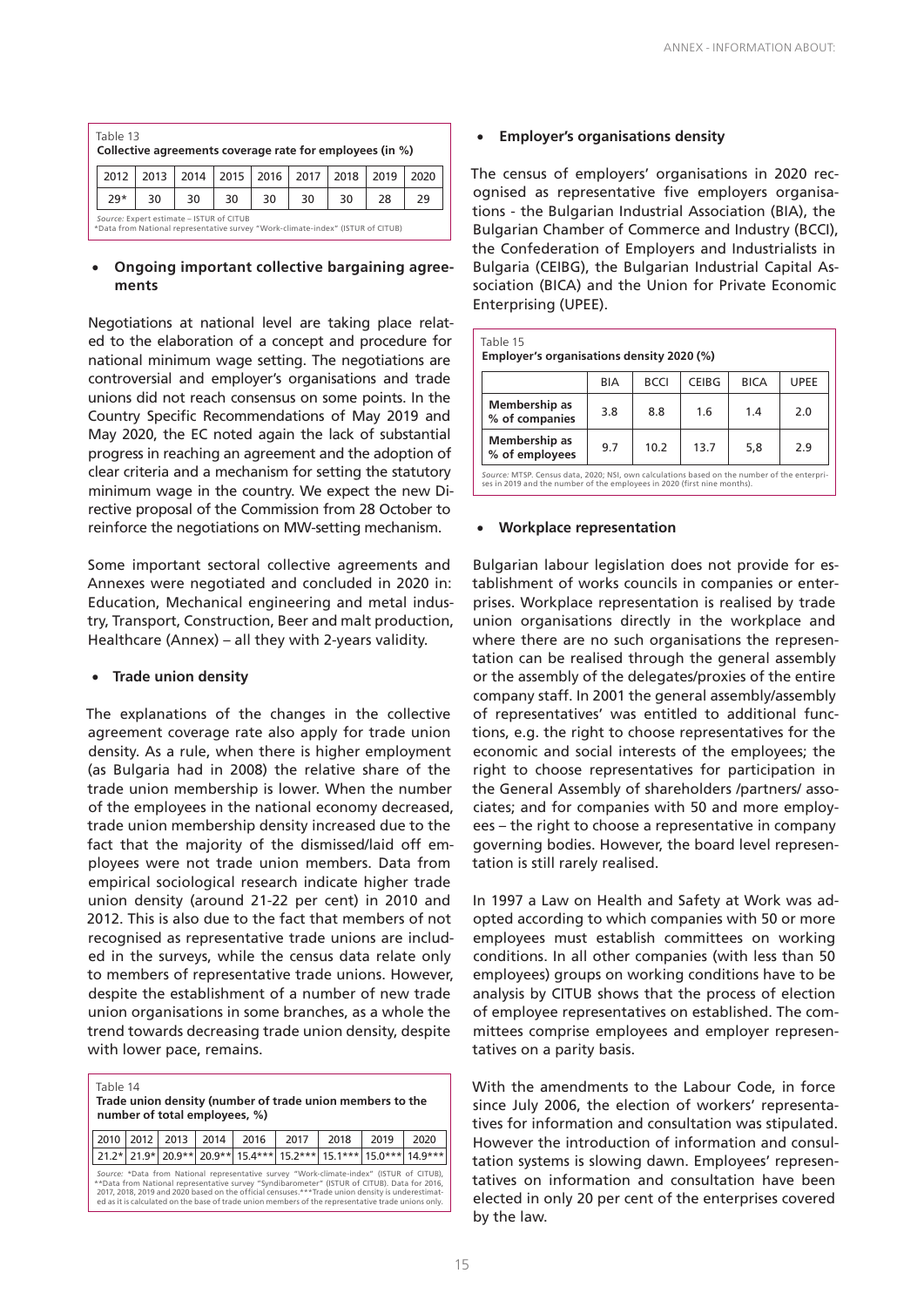Furthermore, a law relating to the election of workers/employees representatives in European Works Councils in multinational companies (MNCs), in bodies of supervision/management in European companies and in European cooperative societies is in force since 2006. In 2012-2017, both the number of MNCs in the country in which information and consultation systems were established and the number of elected representatives in European Works Councils has increased, with more than 30 MNC subsidiaries having elected representatives in the EWC.

A National Centre for Information and Consultation of CITUB was established in 2019. It should provide additional methodological and organisational assistance in the development of information and consultation systems; to provide on-line consultations and to develop a model for the integration of electronic resources on information and consultation in a single module of the electronic trade union of CITUB.

|                                                                    |                                                                  | Number of members |         | International              |  |  |
|--------------------------------------------------------------------|------------------------------------------------------------------|-------------------|---------|----------------------------|--|--|
| Name in Bulgarian                                                  | Name in English                                                  | 2020<br>2016      |         | affiliation                |  |  |
| Trade union confederations recognised as nationally representative |                                                                  |                   |         |                            |  |  |
| Конфедерация на независимите<br>синдикати в България (КНСБ)        | Confederation of Independent Trade<br>Unions in Bulgaria (CITUB) | 271 312           | 262 394 | <b>ETUC</b><br><b>ITUC</b> |  |  |
| Конфедерация на труда Подкрепа<br>(КТ Подкрепа)                    | Confederation of Labour Podkrepa<br>(Podkrepa CL)                | 79 567            | 73 536  | <b>ETUC</b><br><b>ITUC</b> |  |  |
| <b>Total</b>                                                       |                                                                  | 350 879           | 335 930 |                            |  |  |

#### Table 17

#### **b. Trade Union Federations by sector/branch TRADE UNION FEDERATIONS AFFILIATED TO CITUB**

| Nº             |                                                                               |                                                                                             |         | Number of members | International                                |
|----------------|-------------------------------------------------------------------------------|---------------------------------------------------------------------------------------------|---------|-------------------|----------------------------------------------|
|                | Name in Bulgarian                                                             | Name in English                                                                             | 2016    | 2020              | affiliation                                  |
| 1              | Синдикат на българските учители                                               | <b>Bulgarian Union of Teachers (BUT)</b>                                                    | 80 3 52 | 84 135            | ETUCE; EI                                    |
| 2              | Федерация на синдикатите<br>от държавното управление и<br>организации         | Federation of Independent Trade<br>Unions of State Government and<br>Organisations (FITUGO) | 25 0 37 | 25 9 38           | EPSU<br>PSI                                  |
| 3              | Федерация на синдикатите в<br>здравеопазването                                | Federation of Trade Unions -<br><b>Health Services</b><br>(FTUHS/ ITUFC)                    | 22 1 26 | 19 270            | EPSU<br>PSI                                  |
| 4              | Синдикат на железничарите в<br>България                                       | Trade Union of the Railways<br>Workers in Bulgaria (TURWB)                                  | 12781   | 13825             | ETF                                          |
| 5              | Съюз на транспортните синдикати<br>в България                                 | Federation of Transport Trade<br>Unions in Bulgaria (FTTUB)                                 | 11 2 15 | 11 075            | ETF<br><b>ITF</b>                            |
| 6              | Национален браншов синдиката<br>Водоснабдител                                 | National Branch Water-Supply<br><b>Trade Union</b><br>(NBTU Vodosnabditel)                  | 10638   | 9689              | EPSU<br>PSI                                  |
| $\overline{7}$ | Национална федерация на<br>енергетиците                                       | National Federation of Energy<br>Workers<br>(NFE/NFEW)                                      | 9023    | 8 3 4 4           | IndustriAll-Europe<br>and Global<br>EPSU/PSI |
| 8              | Федерация на независимите<br>синдикати на миньорите                           | Federation of the Independent<br>Trade Unions of Miners (FISM)                              | 9 2 7 4 | 7758              | IndustriAll-Europe<br>and Global             |
| 9              | Национална синдикална<br>федерация Метал - електро                            | National Trade Union Federation<br>Metal-Electro (NTUF Metal-Electro)                       | 10 121  | 9452              | IndustriAll-Europe<br>and Global             |
| 10             | Синдикална федерация на<br>съобщенията                                        | Trade Union Federation of<br>Communications (TUFC)                                          | 7787    | 6494              |                                              |
| 11             | Федерация на независимите<br>синдикални организации от леката<br>промишленост | Light Industry Trade Union<br>Organisations Federation (FOSIL/<br>LITUOF)                   | 7399    | 5 5 8 0           | IndustriAll-Europe<br>and Global             |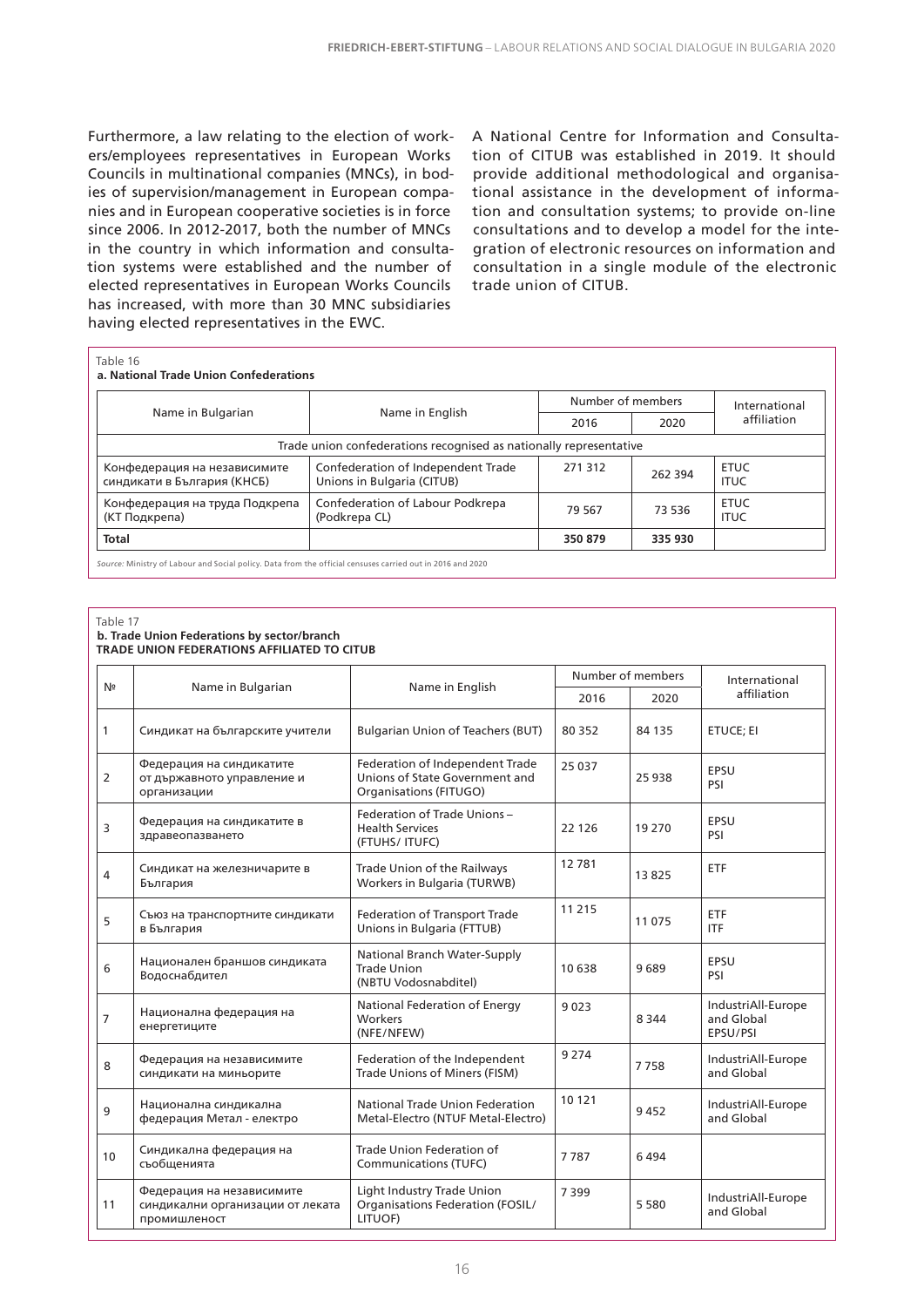| 12 | Федерация на независимите<br>синдикални организации от<br>българската армия                                            | Federation of Independent Trade<br>Unions in the Bulgarian Army<br>(FITUBA)                                                                    | 6 2 6 6 | 5 5 5 3 |                                                            |
|----|------------------------------------------------------------------------------------------------------------------------|------------------------------------------------------------------------------------------------------------------------------------------------|---------|---------|------------------------------------------------------------|
| 13 | Независима синдикална<br>федерация на енергетиците в<br>България                                                       | Independent Labour Federation of<br>Workers in Energy (NSFEB /ILFWE)                                                                           | 4961    | 4457    | EPSU<br>PSI                                                |
| 14 | Федерация на независимите<br>синдикални организации<br>от горското стопанство и<br>дървопреработващата<br>промишленост | <b>Federation of Trade Union</b><br>Organizations in Forestry and<br>Woodworking Industry in Bulgaria<br>(FSOGSDP)                             | 5737    | 4968    | EFBWW<br><b>BWI</b>                                        |
| 15 | Федерация на независимите<br>синдикати в земеделието                                                                   | Federation of Independent<br>Agricultural Trade Unions (FIATU)                                                                                 | 4845    | 4672    | <b>EFFAT</b><br><b>IUF</b>                                 |
| 16 | Независим учителски синдикат                                                                                           | Independent Teachers' Trade<br>Union (ITTU)                                                                                                    | 6097    | 6 1 1 1 |                                                            |
| 17 | Независима синдикална<br>федерация на търговията,<br>кооперациите, туризма и услугите                                  | Independent Trade Union<br>Federation of Employees in<br>Commerce, Cooperatives, Tourism,<br><b>Credit and Social Services</b><br>(ITUFECCTCS) | 3 2 9 4 | 2808    | UNI-EUROPA                                                 |
| 18 | Национален браншов синдикат<br>Висше образование и наука                                                               | National Branch Trade Union of<br>Higher Education and Science<br>(NBTU-HES)                                                                   | 4843    | 5091    |                                                            |
| 19 | Федерация на независимите<br>строителни синдикати                                                                      | Federation of Independent Trade<br>Unions in Construction (FITUC)                                                                              | 3 0 4 0 | 1 2 7 5 | <b>EFBWW</b><br><b>BWI</b>                                 |
| 20 | Синдикална федерация<br><b>МЕТАЛИЦИ</b>                                                                                | Trade union of METALWORKERS<br>(TU METALIZY)                                                                                                   | 2882    | 2 3 8 3 | IndustriAll-Europe<br>and Global                           |
| 21 | Национална федерация на труда<br>Химия и индустрия                                                                     | National Labour Federation of<br>Chemistry and Industry (NLF<br>Chemistry and Industry)                                                        | 3 4 5 6 | 2 3 3 4 | IndustriAll-Europe<br>and Global                           |
| 22 | Федерация на синдикатите от<br>военнопромишления комплекс                                                              | Federation of Trade Unions of<br>the Military Industrial Complex<br>(FTUMIC)                                                                   | 2085    | 2 3 7 3 |                                                            |
| 23 | Национален банков синдикат                                                                                             | <b>National Banking Union (NBS)</b>                                                                                                            | 2 3 6 1 | 2696    |                                                            |
| 24 | Синдикална федерация на<br>организациите от електрониката,<br>машиностроенето и<br>информатиката                       | Trade Union Federation of<br>Organizations of Electronics,<br>Machine-building and Informatics<br>(TUFOEMI)                                    | 1808    | 1523    | IndustriAll- Europe<br>jointly<br>with FTISI<br>"Podkrepa" |
| 25 | Федерация на независимите<br>синдикални организации от<br>хранителната промишленост                                    | Federation of Independent Trade<br>Unions in the Food Industry<br>(FITU-FOOD)                                                                  | 1962    | 1741    | <b>EFFAT</b><br><b>IUF</b>                                 |
| 26 | Съюз на българските музикални и<br>танцови дейци                                                                       | Union of Bulgarian Musicians and<br>Dancers (UBMC)                                                                                             | 1762    | 1485    | <b>Before</b><br>2012 - member of<br><b>ITUF CULTURE</b>   |
| 27 | Независима федерация Култура                                                                                           | Independent Trade Union<br>Federation Culture (ITUF CULTURE)                                                                                   | 2053    | 1789    |                                                            |
| 28 | Независима синдикална<br>федерация на кооперативните<br>организации                                                    | Independent Trade Union<br><b>Federation of Cooperative</b><br>Organizations (ITUFC)                                                           | 968     | 378     |                                                            |
| 29 | Моряшки синдикат                                                                                                       | Seamen's Syndicate - Bulgaria                                                                                                                  | 625     | 570     | ETF; ITF                                                   |
| 30 | Синдикат Корабостроител                                                                                                | Trade Union Korabostroitel<br>(Shipbuilder)<br>(TU Korabostroitel)                                                                             | 739     | 649     |                                                            |
| 31 | Синдикат на туризма в България                                                                                         | Trade Union of Tourism in Bulgaria<br>(TUTB)                                                                                                   | 1 1 6 1 | 1491    |                                                            |
| 32 | Независим синдикат на<br>тютюноработниците                                                                             | Independent Trade Union of<br>Tobacco Workers (ITUTW)                                                                                          | 473     |         |                                                            |
| 33 | Синдикат на автотранспортните<br>работници в България (САРБ)                                                           | Trade Union of Road Transport<br>Workers in Bulgaria (TURTWB)                                                                                  | 935     | 792     |                                                            |
| 34 | Синдикат Пиво, Храни и Напитки                                                                                         | Trade Union of Beer, Food and<br>Beverages (TUBFB)                                                                                             | 982     | 593     | EFFAT<br><b>IUF</b>                                        |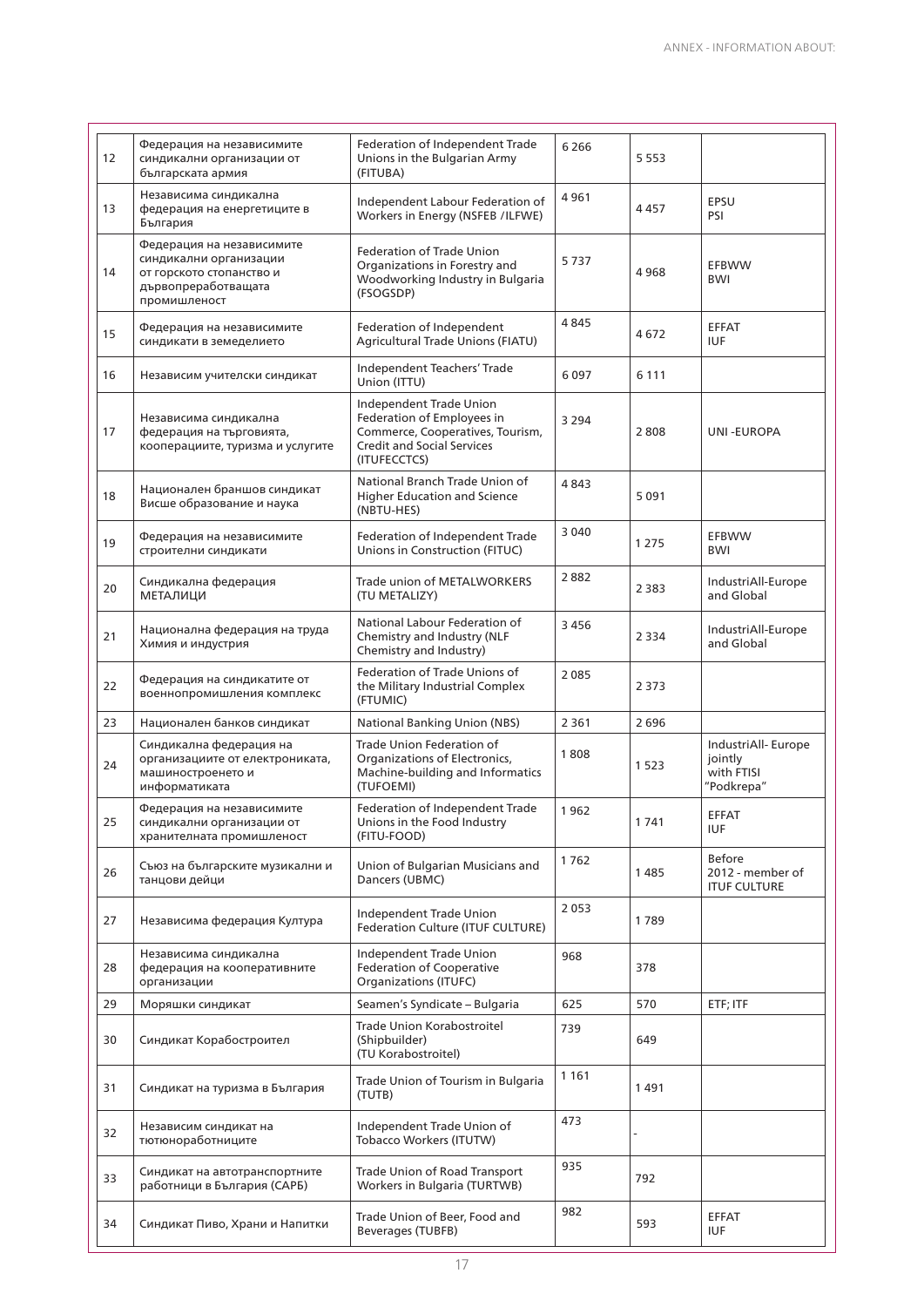| 35                                                          | Национален радио-телевизионен<br>синдикат                             | National Radio and TV Trade Union<br>(NRTVTU)                                     | 226     | 210  |       |  |
|-------------------------------------------------------------|-----------------------------------------------------------------------|-----------------------------------------------------------------------------------|---------|------|-------|--|
| 36                                                          | Национален синдикат на<br>пожарникарите и спасителите<br>"ОГНЕБОРЕЦ". | National Trade Union of Fire-<br>fighters and Rescuers (NTUFR)<br>'Fire-fighter') | 2 0 4 1 | 1999 | EFFUA |  |
| 37                                                          | ОББ - синдикат (Обединена<br>българска банка)                         | UBB - Trade Union (United<br><b>Bulgarian Bank)</b>                               |         | 1693 |       |  |
| 38                                                          | Съюз на артистите в България (САБ)                                    | Union of Bulgarian Actors (UBA)                                                   |         | 190  |       |  |
| 39                                                          | Териториални синдикати                                                | <b>Territorial Trade Unions</b>                                                   |         | 1010 |       |  |
| Source: Data from the internal registration system of CITUB |                                                                       |                                                                                   |         |      |       |  |

| Nº             |                                                                     |                                                                    | Number of members |       | International                                               |
|----------------|---------------------------------------------------------------------|--------------------------------------------------------------------|-------------------|-------|-------------------------------------------------------------|
|                | Name in Bulgarian                                                   | Name in English                                                    | 2016              | 2020  | affiliation                                                 |
| 1              | Синдикат Образование                                                | Union of Education                                                 | 18 0 32           | 18032 | <b>ETUCE</b><br>EI.                                         |
| $\overline{2}$ | Медицинска федерация                                                | <b>Medical Federation</b>                                          | 8074              | 8074  | EPSU<br>PSI                                                 |
| 3              | Синдикална миньорска федерация                                      | <b>Miners Federation</b>                                           | 7 2 6 2           | 5310  | IndustriAll<br>-Europe and<br>Global                        |
| 4              | Федерация на транспортните<br>работници                             | <b>Federation of Transport</b><br>Workers                          | 5 2 3 2           | 5703  | ETF                                                         |
| 5              | Синдикат на административните<br>служители                          | Union of Administrative<br>Employees                               | 5039              | 5471  | EPSU<br>PSI                                                 |
| 6              | Федерация Енергетика                                                | <b>Federation of Energy</b>                                        | 4483              | 4451  | IndustriAll-<br>Europe and<br>Global                        |
| $\overline{7}$ | Федерация Строителство, индустрия<br>и водоснабдяване               | Federation of Construction and<br><b>Water Supply</b>              | 5058              | 4791  | <b>EFBWW</b><br>EPSU<br>BWI<br>PSI                          |
| 8              | Синдикална федерация<br>на машиностроителите и<br>металоработниците | Trade Union Federation of<br><b>Metal Workers</b>                  | 4711              | 6080  | IndustriAll-<br>Europe and<br>Global                        |
| 9              | Федерация Лека промишленост                                         | Federation of Light Industry                                       | 2 3 6 6           | 588   | IndustriAll-<br>Europe and<br>Global                        |
| 10             | Федерация Търговия, Услуги,<br>Контролни органи и Туризъм           | Federation of Commerce,<br>Services, Control Bodies and<br>Tourism | 2 3 5 0           | 2001  | EPSU<br>PSI                                                 |
| 11             | Федерация Съобщения                                                 | <b>Federation of Communications</b>                                | 2 1 1 0           | 2390  | <b>UNI Europe</b>                                           |
| 12             | Федерация Химия                                                     | Federation of Chemical Industry                                    | 2 1 3 1           | 2127  | IndustriAll-<br>Europe and<br>Global                        |
| 13             | Федерация Атомна енергетика                                         | Federation of Nuclear Energy                                       | 1412              | 1460  | IndustriAll-<br>Europe                                      |
| 14             | Федерация Металургия                                                | <b>Federation of Metallurgy</b>                                    | 771               | 1280  | IndustriAll-<br>Europe and<br>Global                        |
| 15             | Федерация Земеделие и горско<br>стопанство                          | Federation of Agriculture and<br>Forestry                          | 2 1 7 3           | 1862  | <b>EFFAT</b><br><b>IUF</b>                                  |
| 16             | Национален железничарски<br>синдикат                                | National Railway union                                             | 1695              | 1595  |                                                             |
| 17             | Федерация Техническа индустрия,<br>наука, информатика               | <b>Federation of Technical</b><br>Industry, Science, Informatics   | 2 2 5 1           | 1752  | IndustriAll-<br>Europe<br>jointly<br>with TUFOEMI<br>-CITUB |
| 18             | Федерация Хранителна и питейна<br>промишленост                      | Federation of the Food and<br><b>Beverages Industry</b>            | 1 5 5 4           | 650   | EFFAT                                                       |
|                |                                                                     |                                                                    |                   |       |                                                             |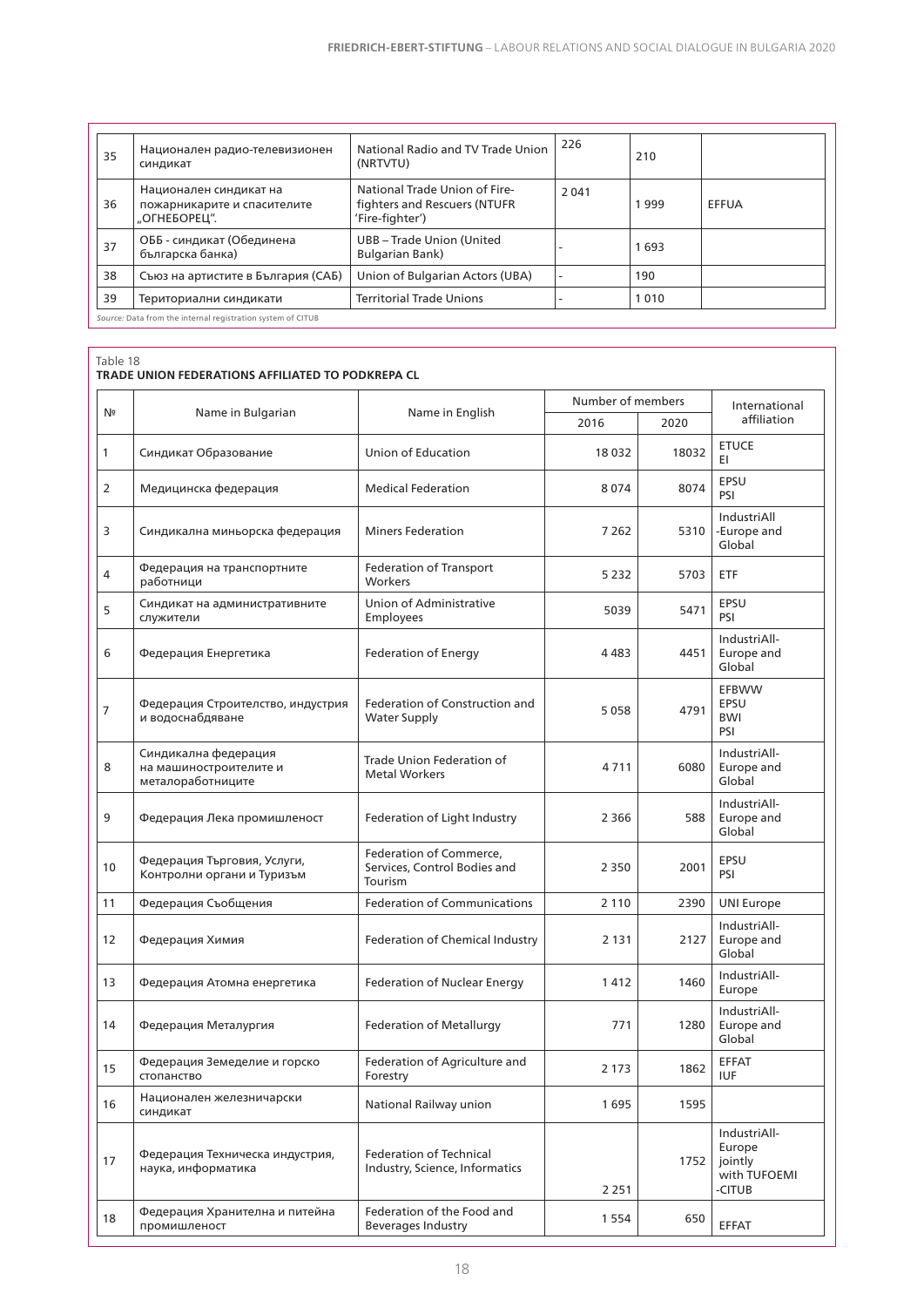| 19                                                                | Синдикат Отбрана                              | Union of Defence                  | 1 1 8 5 | 1110 | <b>EPSU</b><br>PSI |  |
|-------------------------------------------------------------------|-----------------------------------------------|-----------------------------------|---------|------|--------------------|--|
| 20                                                                | Федерация Култура                             | Federation of Culture             | 1068    | 1250 |                    |  |
| 21                                                                | Синдикат на свещено и църковно<br>служителите | Union of Priests and<br>Churchmen |         | 243  |                    |  |
| 22                                                                | Съюз на журналистите в България<br>Подкрепа   | Union of Journalists Podkrepa     | 5       | 189  | EFJ<br>IFJ         |  |
| Source: Data from the internal registration system of Podkrepa CL |                                               |                                   |         |      |                    |  |

#### • **Employers organisations**

|                | Table 19                                                                   |                                                                                                 |                                                                                                                                          |                                                                                                                                       |                                                                                                                                           |  |  |  |
|----------------|----------------------------------------------------------------------------|-------------------------------------------------------------------------------------------------|------------------------------------------------------------------------------------------------------------------------------------------|---------------------------------------------------------------------------------------------------------------------------------------|-------------------------------------------------------------------------------------------------------------------------------------------|--|--|--|
|                | Name in Bulgarian                                                          | Name in English                                                                                 | Number of members<br>2016                                                                                                                | Number of members<br>2020                                                                                                             | International<br>affiliation                                                                                                              |  |  |  |
| 1              | Българска стопанска<br>камара - Съюз на<br>българския бизнес<br>(6CK)      | <b>Bulgarian Industrial</b><br>Association - Union<br>of the Bulgarian<br><b>Business (BIA)</b> | 117 branch<br>organisations in 117<br>economic activities:<br>5 668 members with<br>132 217 employees;<br>143 regional chambers.         | 73 branch<br>organisations in 62<br>economic activities:<br>15 867 members with<br>219 127 employees;<br>141 regional chambers.       | <b>BUSINESSEUROPE,</b><br>IOE - International<br>Organization of<br>Employers                                                             |  |  |  |
| $\overline{2}$ | Българска търговско<br>промишлена палата<br>$(5T\Pi\Pi)$                   | <b>Bulgarian Chamber</b><br>of Commerce and<br>Industry (BCCI)                                  | 73 branch<br>organisations in 74<br>economic activities:<br>39 669 members with<br>341 409 employees;<br>98 regional chambers.           | 85 branch<br>organisations in 51<br>economic activities:<br>36 999 members with<br>230 105 employees;<br>217 regional chambers.       | International Chamber<br>of Commerce, Paris;<br><b>World Trade Centres</b><br>Association, USA;<br><b>EUROCHAMBRES</b>                    |  |  |  |
| $\overline{3}$ | Асоциация на<br>индустриалния капитал<br>в България<br>(АИКБ)              | <b>Bulgarian Industrial</b><br><b>Capital Association</b><br>(BICA)                             | 101 branch<br>organisations in 60<br>economic activities:<br>8 281 members<br>with 317 617<br>employees;<br>171 regional structures.     | 77 branch<br>organisations in 60<br>economic activities:<br>6083 members<br>with 131 710<br>employees;<br>177 regional structures.    | <b>European Centre</b><br>of Employers and<br><b>Enterprises Providing</b><br><b>Public Services (CEEP)</b>                               |  |  |  |
| 4              | Конфедерация на<br>работодателите и<br>индустриалците в<br>България (КРИБ) | Confederation<br>of Employers and<br>Industrialists in<br>Bulgaria (CEIBG)                      | 114 branch<br>organisations<br>in 117 economic<br>activities:<br>4 598 members<br>with 378 869<br>employees;<br>128 regional structures. | 92 branch<br>organisations<br>in 71 economic<br>activities:<br>6813 members<br>with 309 251<br>employees;<br>255 regional structures. | <b>International Chamber</b><br>of Commerce (ICC)                                                                                         |  |  |  |
| 5              | Съюз за стопанска<br>инициатива на<br>гражданите (ССИ)                     | Union for Private<br>Economic<br>Enterprising (UPEE).                                           | 39 branch<br>organisations<br>in 40 economic<br>activities:<br>2651 members with 51<br>742 employees;<br>88 regional structures.         | 37 branch<br>organisations<br>in 46 economic<br>activities:<br>8452 members with<br>65 959 employees;<br>103 regional structures.     | International<br>Organisation of<br>Employers (IOE)<br>European association<br>of craft, small<br>and medium size<br>enterprises (UEAPME) |  |  |  |

*Source:* Ministry of Labour and Social Policy. Data from the official censuses of employer organisations held in 2016 and 2020.

19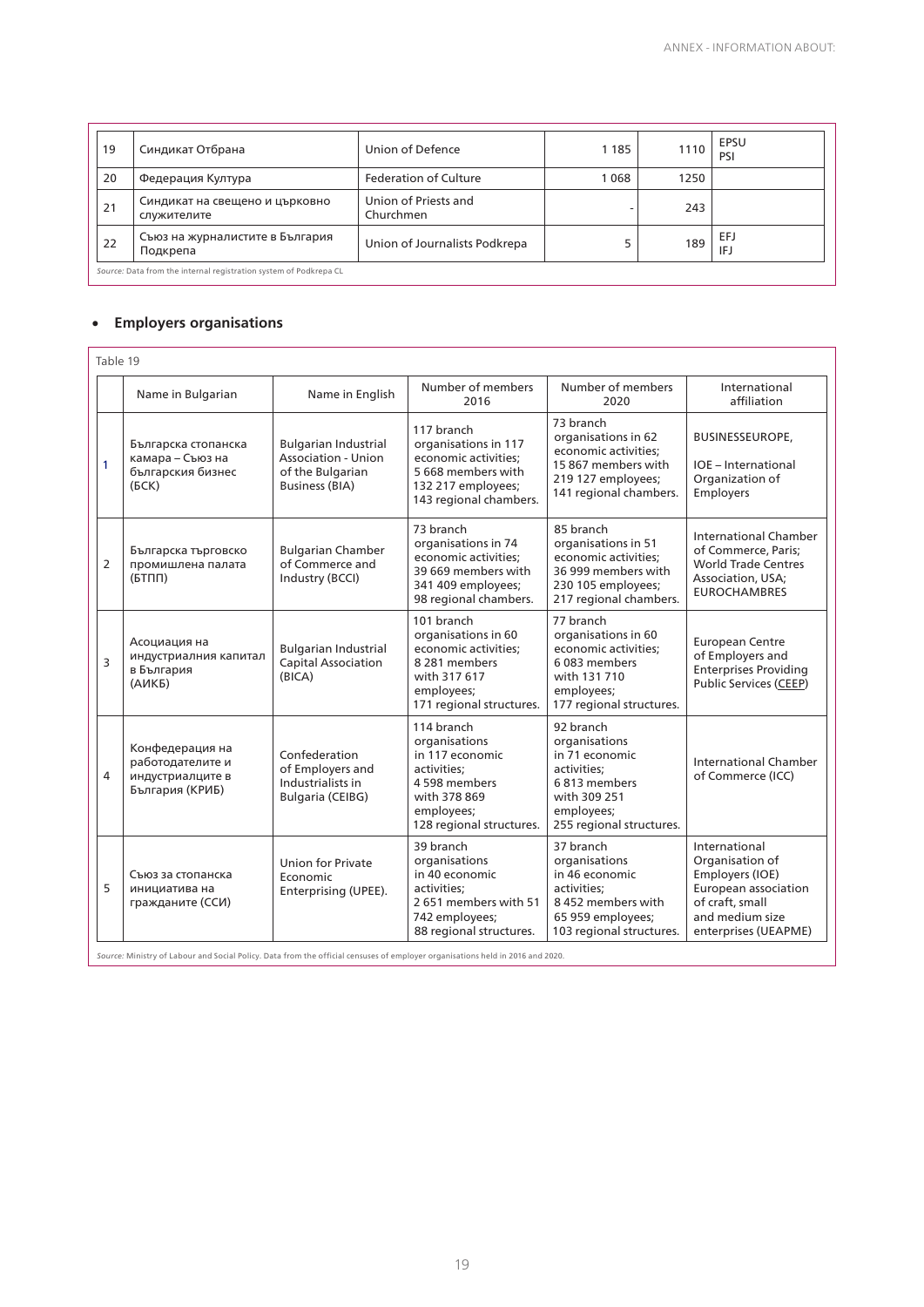#### LIST OF TABLES

- 9 Table 1 **Information about valid collective agreements (CAs), 2015-2020**
- 10 Table 2 **Coverage\* rate of the labour force (LF) by types of insurance (%)**
- 11 Table 3 **Employment rates (%)**
- 12 Table 4 **Unemployment rates (%)**
- 12 Table 5 **Average monthly wage – total and by economic sectors (in €)**
- 12 Table 6 **Average monthly wage by gender, in € (Euro) and women/men wage ratio (%)**
- 12 Table 7 **Monthly minimum wage in the country (in €)**
- 13 Table 8 **Average actual weekly working hours**
- 13 Table 9 **Relative share of the employees by type of contract (in %)**
- 14 Table 10 **External migration by gender\***
- 14 Table 11
- 14 Table 12
- 15 Table 13 **Collective agreements coverage rate for employees (in %)**
- 15 Table 14 **Trade union density (number of trade union members to the number of total employees, %)**
- 15 Table 15 **Employer's organisations density 2020 (%)**
- 16 Table 16 **a. National Trade Union Confederations**
- 16 Table 17 **b. Trade Union Federations by sector/branch TRADE UNION FEDERATIONS AFFILIATED TO CITUB**
- 18 Table 18 **TRADE UNION FEDERATIONS AFFILIATED TO PODKREPA CL**
- 19 Table 19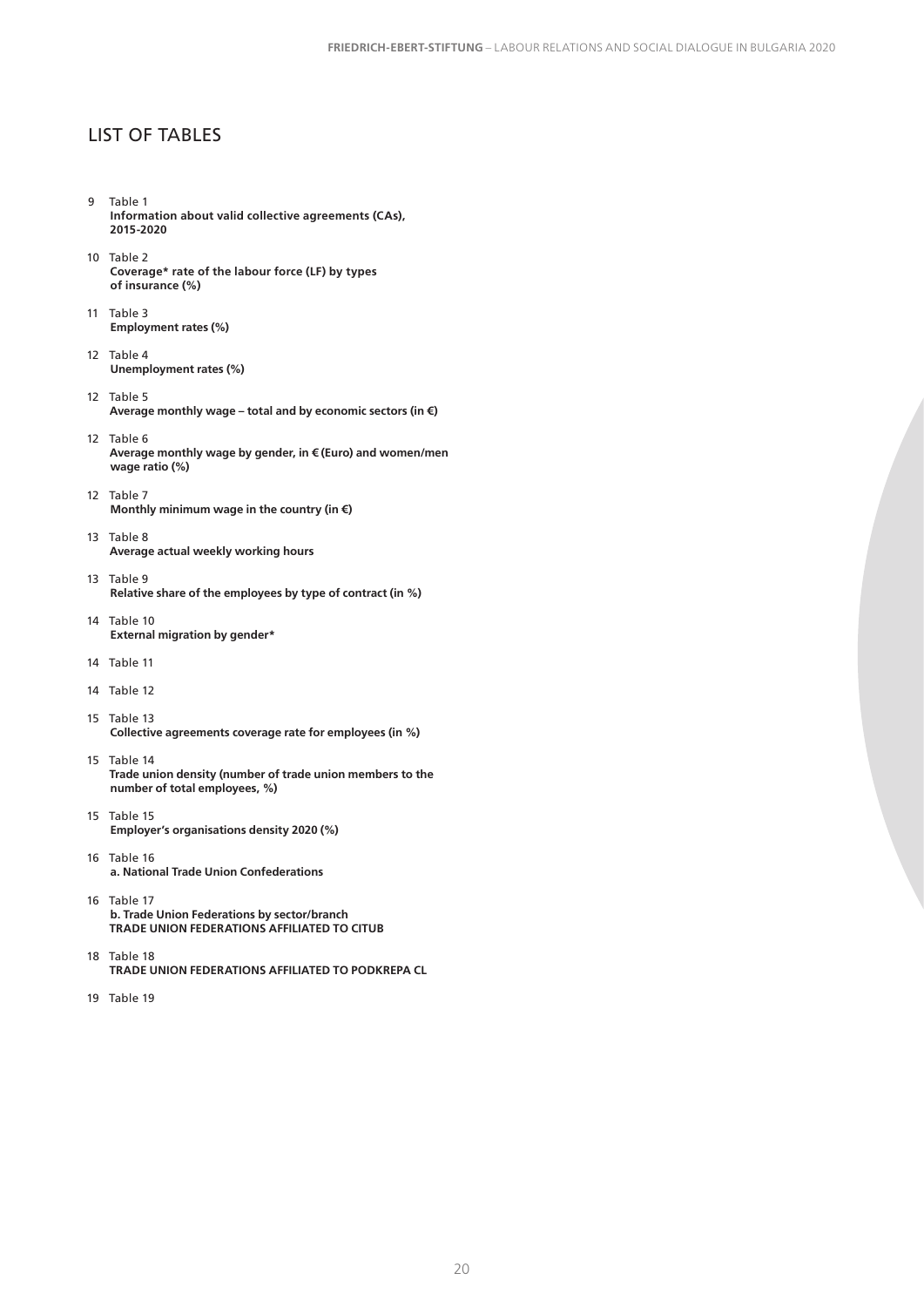#### ABOUT THE AUTHOR

**Plamen Dimitrov**, Doctor of economics, is President of the Confederation of Independent Trade Unions in Bulgaria (CITUB/ KNSB) since 2010, member of the ILO Governing Body, member and Vice-President of the Workers' Group in the European Economic and Social Committee.

#### IMPRINT

Friedrich-Ebert-Stiftung | Office Bulgaria 97, Knjaz Boris I St. | 1000 Sofia | Bulgaria

Responsible:

Helene Kortländer | Director, FES Bulgaria Tel.: +359 2 980 8747 | Fax: +359 2 980 2438 **http://www.fes-bulgaria.org**

Contact: **office@fes.bg**

Commercial use of all media, published by the Friedrich-Ebert-Stiftung (FES), is not permitted without the written consent of the FES.

#### ABOUT THIS STUDY

Industrial relations and social dialogue are an important element of any modern society. This publication aims to analyze their situation in Bulgaria in 2020, taking into account two important circumstances - the pandemic of COVID-19 and the census of members of trade unions and employers' organizations. COVID-19 has led to the loss of many jobs and a change in the way many employees work. The census is carried out once every four years and is used to determine the nationally representative organizations of workers and employers.

**http://www.fes-bulgaria.org**

**FFOI** Committed to excellence

**ISBN**  978-954-2979-85-2

The views expressed in this publication are not necessarily those of the Friedrich-Ebert-Stiftung or of the organization for which the author works.